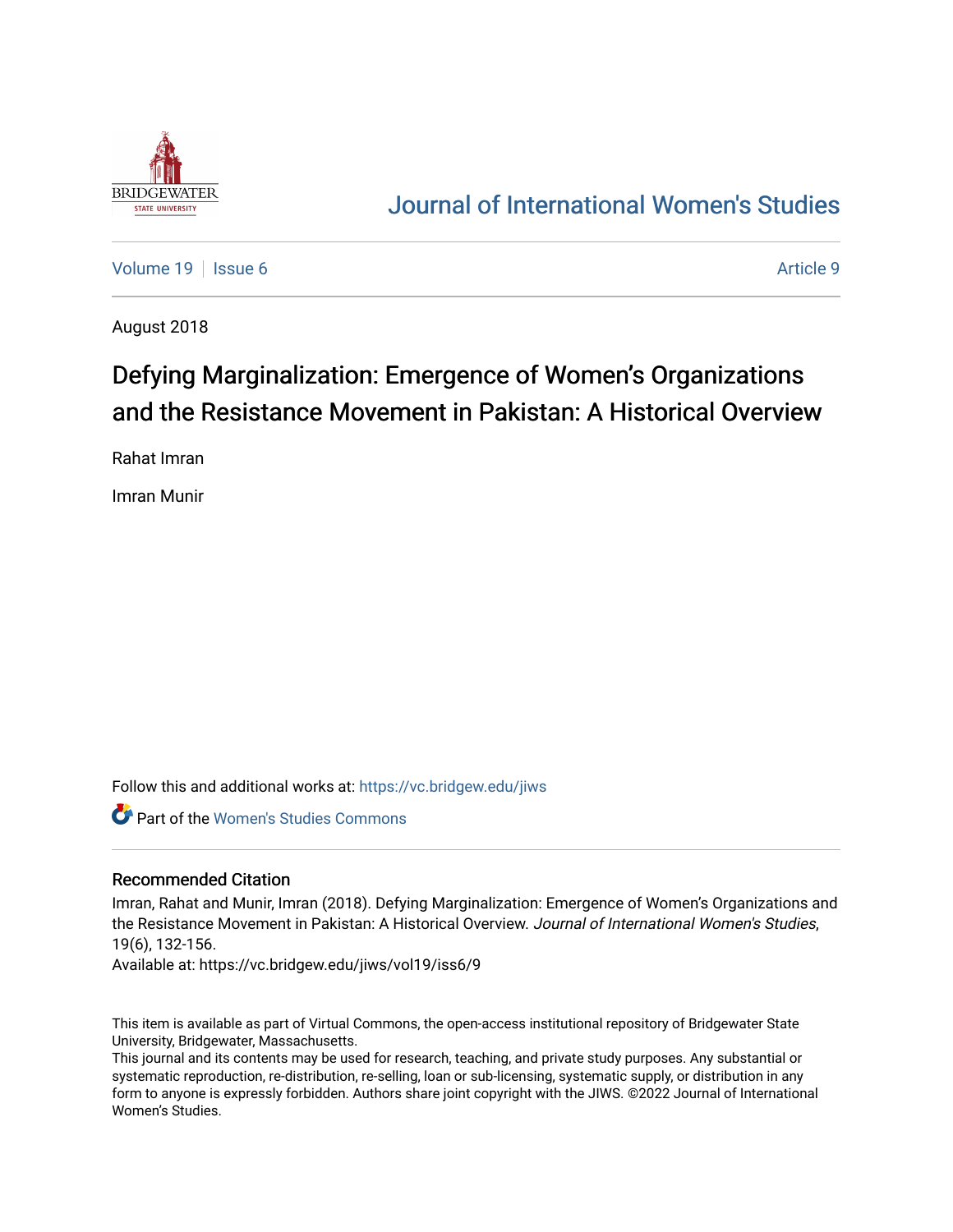Imran and Munir: Emergence of Women's Organizations and the Resistance Movement

This journal and its contents may be used for research, teaching and private study purposes. Any substantial or systematic reproduction, re-distribution, re-selling, loan or sub-licensing, systematic supply or distribution in any form to anyone is expressly forbidden. ©2018 Journal of International Women's Studies.

# **Defying Marginalization: Emergence of Women's Organizations and the Resistance Movement in Pakistan: A Historical Overview**

By Rahat Imran<sup>1</sup> and Imran Munir<sup>2</sup>

# **Abstract**

In the wake of Pakistani dictator General-Zia-ul-Haq's Islamization process (1977-1988), the country experienced an unprecedented tilt towards religious fundamentalism. This initiated judicial transformations that brought in rigid Islamic Sharia laws that impacted women's freedoms and participation in the public sphere, and gender-specific curbs and policies on the pretext of implementing a religious identity. This suffocating environment that eroded women's rights in particular through a recourse to politicization of religion also saw the emergence of equally strong resistance, particularly by women who, for the first time in Pakistan's history, grouped and mobilized an organized activist women's movement to challenge Zia's oppressive laws and authoritarian regime. This movement was to see the emergence of non-governmental women's organizations (NGOs), feminist writers, activist theatre groups, human rights and legal aid cells, as well as activist documentary filmmakers with a common agenda for social change and justice. Using secondary sources, this paper presents a comprehensive historical overview of the feminist and oppositional developments that began to take shape during Zia's dictatorship, and have steadily grown to make their mark in contemporary Pakistani society as organs for socio-political change and women's rights.

*Keywords:* Pakistan, feminism, women's rights in Pakistan, civil society, Islam

## **Introduction**

The term 'civil society' is contested, and carries many definitions. However, for the purpose of this paper we take it as an intermediate sphere of activities, carried out by individual/family or groups for public betterment. We use the term civil society for all organized, non-state actors, including non-governmental organizations, trade unions, foundations, community based organizations, social movements and networks, and ordinary citizens actively engaged in

 $\overline{a}$ <sup>1</sup> Dr. Rahat Imran holds a PhD in Cinema Studies, and an MA in Women's Studies from the Simon Fraser University, British Columbia, Canada; and MA in English Language and Literature from the University of the Punjab, Lahore, Pakistan. Dr. Imran has held a 2-year European-Commission funded Post-doctoral Research Fellowship in the Department of Film Studies, Media Studies, and Media Education at the German Elite Research University of Bremen, Germany. Currently, she is completing her second book on Comparative Cinemas. She is an Associate Professor, University of Lahore (UoL), Lahore, Pakistan. Dr. Imran's academic book profile is available at: Routledge *Media, Culture, and Social Change in Asia Series*, Taylor & Francis Group, UK (June 2016): https://www.routledge.com/products/9781138885769

<sup>2</sup> Dr. Imran Munir holds a PhD and MA in Communication Studies from the Simon Fraser University, British Columbia, Canada; and MA Political Science, University of the Punjab, Lahore, Pakistan. Dr. Munir is the recipient of the Dean of Graduate Studies PhD Convocation Medal of Distinction in recognition of SFU's most outstanding graduate student and dissertation from Faculty of Communication, Arts and Technology. Nomination made by the School of Communication, Simon Fraser University, British Columbia, Canada. Dr. Munir is an Associate Professor, University of Lahore (UoL), Lahore, Pakistan.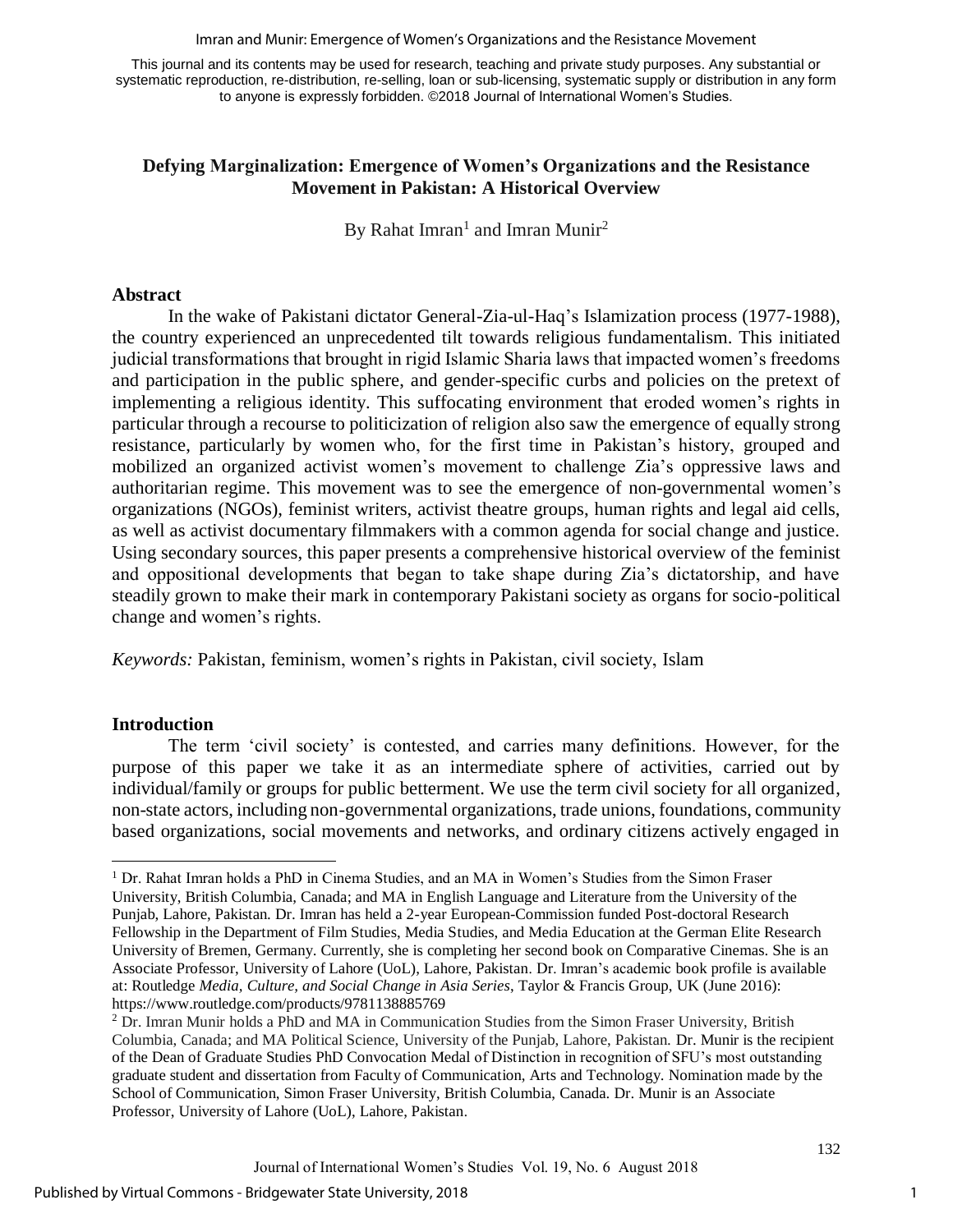the public sphere. Thus, civil society is a self-organizing expression of society, engaged outside state-power and market interests.<sup>3</sup>

In the Pakistani context, it is important to make a distinction between democratic and nondemocratic civil society. Noted scholar Rasool Bakhsh Rais points out that the democratic civil society functions within the confines of law to make the state 'responsive, accountable, and transparent', checking it to stay within constitutional limits; whereas, he argues, the nondemocratic civil society uses violence as its weapon with an aim to eventually capture the state.<sup>4</sup> We will focus only on the democratic civil society to understand and map the role it is playing to secure human rights and democratic political dispensation in Pakistan. Despite many constraints, such as authoritarian and military rules, civil society in Pakistan has been growing and influencing different spheres of social life. Although its focus remains on human rights – mainly on women, minorities, and on social development, now it is also engaging with a new focus on the strengthening of democracy, representative governance, and the rule of law.

Civil society organizations have been at the forefront of creating space for marginalized voices, and have succeeded in securing reserved seats for women, and the establishment of a permanent Election Commission in Pakistan for holding free and fair elections.

A Carnegie Endowment for International Peace report explains that Western political leaders acknowledge civil society as a crucial force to defeat authoritarian regimes and collapse of communism, therefore 'civil society has become a normative idea' that has a potential to liberate the citizens from the oppressive states.

A Carnegie Endowment for International Peace report elaborates:

In recent years the United States and many other international donors have embraced civil society aid as a key tool of democracy promotion. They support thousands of NGOs around the world in the name of civil society development, investing in these organizations high hopes for fostering democratic participation and values.<sup>5</sup>

Following the shift to provide direct funding to civil society in the developing world to strengthen democracy and defeat authoritarian regimes, Pakistani civil society has benefited enormously. According to the Pakistan Center for Philanthropy, a certification granting authority to NGOs and charity institutions, between 100,000 to 140,000 NGOs are active in Pakistan in 2016 as compared to a total number of 45,000 NGOs that existed in 2002. Nearly all the known key NGOs have roots in people's struggles and resistance against General Zia-ul-Haq's dictatorship to fight for human freedoms, workers' rights, women's rights, and the rights of non-Muslims in Pakistan.<sup>6</sup>

 $\overline{a}$ 

<sup>3</sup> For further discussion see Anheier, Helmut K. *Civil Society: Measurement, Evaluation & Policy*. UK: Creative Print, 2004. Cohen, Jean L., Andrew Arato. *Civil Society and Political Theory*. USA: MIT Press, 1994. Edwards, Michael. *Civil Society*. Cambridge: Polity Press, 2009.

<sup>4</sup> Rais, Rasul Bakhsh. 'Civil Society and Democratic Transition.' Institute of Strategic Studies, Islamabad, Pakistan. Accessed at: http://issi.org.pk/civil-society-and-democratic-transition/ on May 1, 2017.

<sup>5</sup> Carothers, Thomas and Ottaway, Marina. *Funding Virtue: Civil Society Aid and Democracy Promotion*. Carnegie Endowment for Int'l Peace, Washington, USA. 2000.

<sup>6</sup> Shah, Faiza. 'The Rise of NGOs and their Harmful Impact on Pakistan.' The *Monthly Herald*, Karachi, Pakistan. August 2016. Accessed at: http://herald.dawn.com/news/1152863 on April 17, 2017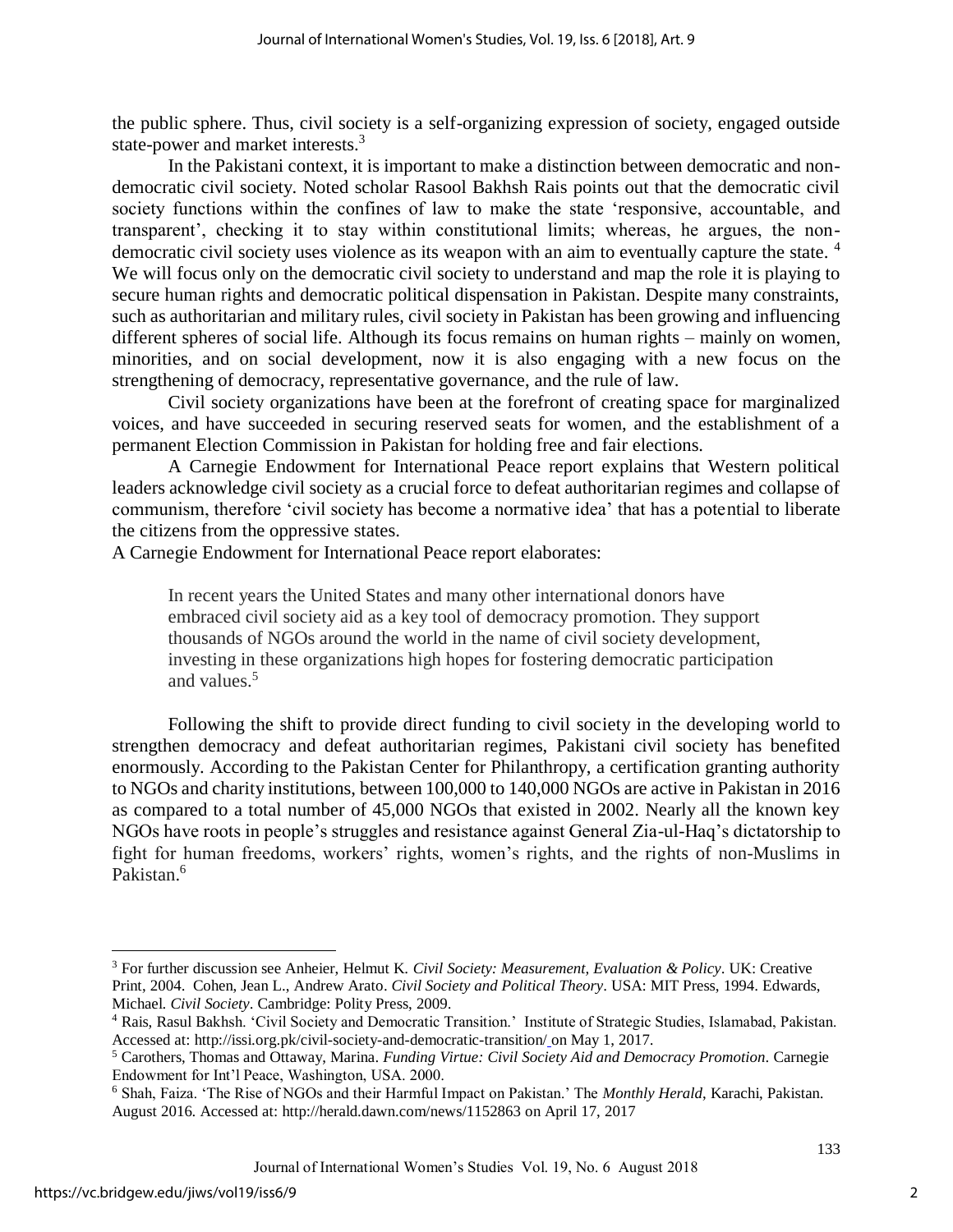This paper explores the emergence and role of representative women's organizations that have been key in opposing violations of human rights, and initiating positive and influential impact on Pakistani society in a historical context.

Pakistan experienced a tremendously volatile and transformative period during the long military dictatorship of General Zia-ul-Haq (1977-1988). During this period, also known as the Islamization period, the socio-political environment created by the imposition of Sharia laws, particularly the gender-discriminatory *Zina Hudood* Ordinance in the early years of the Islamization process that criminalized extra-marital sex, including rape, as a crime against the state, gave rise to countrywide resistance from Pakistani civil society.<sup>7</sup> In their quest for a return to democracy, Pakistani citizens in urban areas, particularly women, braved harsh political conditions to protest the transformations that were engulfing the country. It is significant to note that the public resistance against Zia's politically-motivated Islamization drive was initiated by women's groups who formed alliances to oppose government policies and legislative transformations that aimed specifically at the marginalization of women's rights and freedoms to further the government's religion-political agenda.

Prior to the introduction of the *Zina Hudood* Ordinance in 1979, the few women's organizations operating in Pakistan had remained apolitical, the nature of their projects being mainly social welfare work that largely catered to the needs of the underprivileged segments of the society, with a focus on women, and children.<sup>8</sup> But the beginning of the 1980s witnessed a mass mobilization of politically conscious women in Pakistan, a development that was unprecedented in the country, who set out to challenge Zia's gender-discriminatory laws. This development set the stage for an organized women's resistance movement that has grown in strength through various channels, incorporating an agenda that is inclusive of socio-political demands for women's rights and treatment as equal citizens.

Many of these organizations with chapters in all the major cities of Pakistan, are staffed largely by women, are unaligned with political parties, and are funded greatly by international donor agencies for carrying out their projects. They have been working on women's issues such as: domestic and physical violence, educational facilities, opportunities in the development sector, women's empowerment, poverty alleviation, gender-discriminatory laws, gender-specific tribal customs and practices, the healthcare sector, and particularly awareness programmes aimed at family planning choices for women. Through various activities and programmes, these rights and feminist organizations have been instrumental in introducing a new wave of activism that centers on consciousness-raising and pedagogical experiments as part of their resistance against marginalization of women's rights. Measures in this direction have incorporated education and media awareness campaigns, networking and collaborative ventures with international government initiatives, international women's organizations, foreign academia, publication of issue-oriented and feminist literature, and academic research and writing. Additionally, there has been a growing emphasis on organizing international conferences locally, as well as participation at such forums internationally with the aim to foster greater cross-cultural solidarity and support for women's

 $\overline{a}$ 

<sup>7</sup> For detailed discussion on the *Zina Hudood* Ordinance, and its legal implications for women, see Imran, Rahat. 'Legal Injustices: The Zina Hudood Ordinance of Pakistan and Its Implications for Women.' *Journal of International Women's Studies,* 2005. 7(2), 78-100 (87). Access at: http://vc.bridgew.edu/jiws/vol7/iss2/5

<sup>8</sup> For example, the All Pakistan Women's Association (APWA), formed in 1949 by the wife of Pakistan's first prime minister, Begum Ra'ana Liaquat Ali Khan, focused mainly on the refugee crises following the partition of India in 1947. APWA has operated as a non-political volunteer organization that works towards the social, cultural and economic betterment of women and children in Pakistan. For more details on the All Pakistan Women's Association (APWA) visit: http://apwapakistan.com. Accessed on March 30, 2017.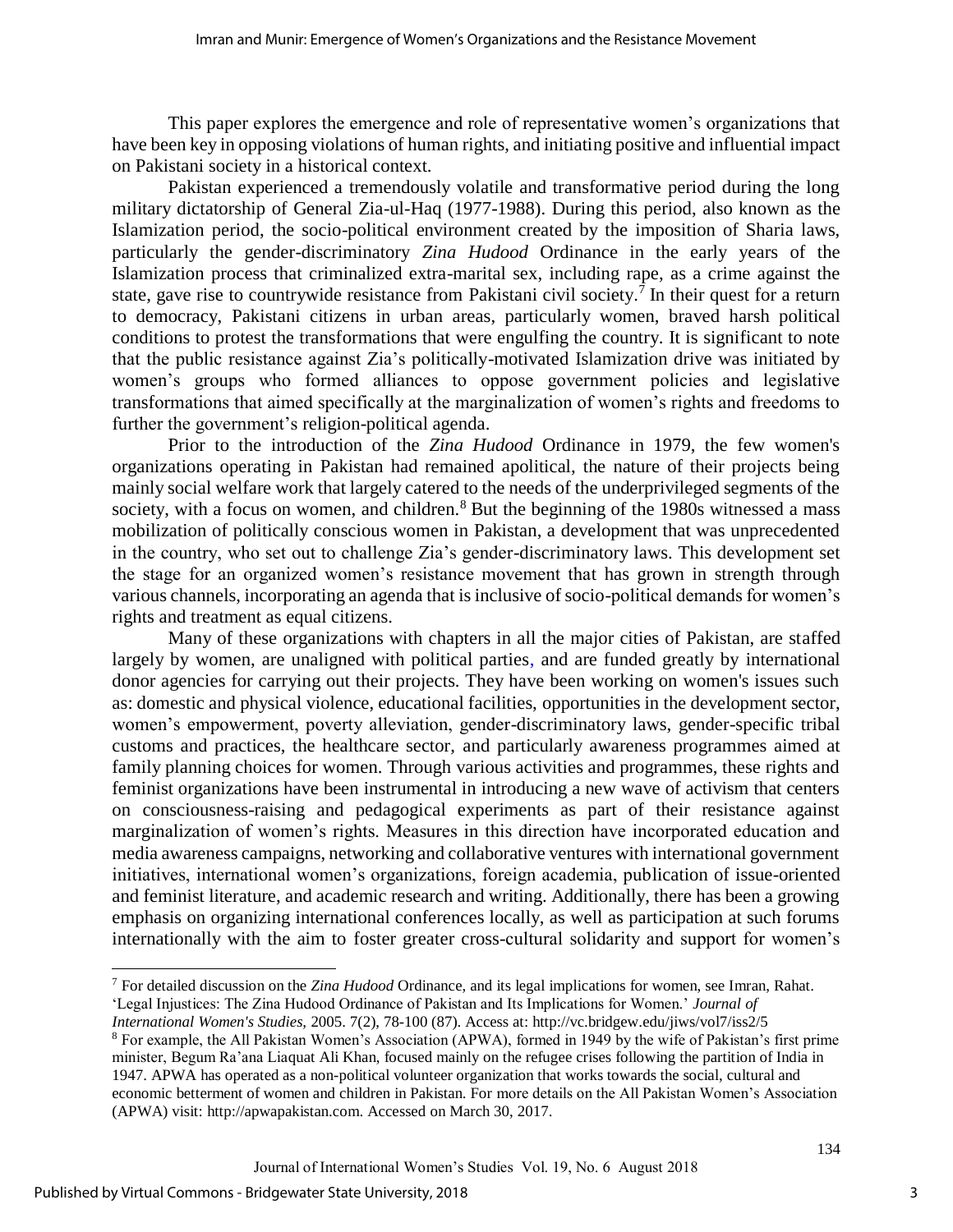issues in Pakistan. Over the years, many of these organizations have evolved into research and resource centers for human rights, women's rights, and child and minority rights scholars and activists. They regularly organize seminars, conferences, and workshops to highlight women's rights issues in Pakistan, while dispatching trained research teams to conduct awareness programmes in the rural and backward areas of the country.<sup>9</sup>

#### **Background to the Islamization process in Pakistan**

Given that the Islamization process introduced in Pakistan by military dictator General Ziaul-Haq during his eleven year regime (1977-1988) and the promulgation of gender-specific and gender-discriminatory Islamic Sharia laws are recurring aspects in this paper, it is pertinent to give a brief synopsis of the developments that transformed Pakistani society, and impacted women's rights in particular.

Since its birth in 1947 following independence from British colonial rule and the partition of India, Pakistan has continued to experience many political upheavals, including prolonged authoritarian regimes in the guise of democracy. However, the beginning of the 1977 martial law regime of General Zia-ul-Haq, that lasted for eleven years (1977-1988) after usurping power from the first democratically elected prime minister of the country, Z.A. Bhutto, remains the most significant period in transforming the Pakistani society as it introduced the concept of Islamization through the imposition of Islamic Sharia laws.<sup>10</sup> Zia proclaimed that he had been ordained by 'divine powers' to institute an Islamic order in Pakistan. In an interview to the foreign media he categorically announced: "I have a mission, given by God, to bring Islamic order in Pakistan."**<sup>11</sup>**

The Islamization period was to see major transformations through the promulgation of legal reforms based on Islamic Sharia laws, particularly the criminal justice system.<sup>12</sup> Hence, a process begun which would increase the legal discriminations against women through the introduction of the Federal Shariat Courts<sup>13</sup> and the promulgation of the *Zina Hudood* Ordinance that regulated sexual conduct and criminalized extra-marital sex as a crime against the state, and the new Law of Evidence that equated a woman's testimony as half that of a male in the Pakistani court of law.<sup>14</sup>

 $\overline{a}$ <sup>9</sup> Zia, Shahla and Bari, Farzana. 'Women in Non-Government Organizations.' *Baseline Report on Women's Participation in Political and Public Life in Pakistan*. Project of International Women's Rights Action Watch-Asia Pacific. Published by *Aurat* Publications and Information Service Foundation, Islamabad, Pakistan, 1999 (81-82).

<sup>10</sup> For a discussion on the implications of Islamization and *Sharia* laws for women during General Zia-ul-Haq's regime see Weiss, Anita M. 'Implications of the Islamization Program for Women.' *Islamic Reassertion in Pakistan: The Application of Islamic Laws in a Modern State*. (ed) Anita M. Weiss. Syracuse University Press, New York, 1986 (97-139).

<sup>&</sup>lt;sup>11</sup> Interview given to the BBC on April 4, 1978.

<sup>12</sup> Islamic Sharia laws are socio-religious laws, based upon the literal interpretation of the *Quran*, dating back more than 1400 years, and believed by Muslims to be the divine word of God. For discussion on the implications of Islamization and *Sharia* laws for women during General Zia-ul-Haq's regime see Weiss, Anita M. 'Implications of the Islamization Program for Women.' *Islamic Reassertion in Pakistan: The Application of Islamic Laws in a Modern State*. (ed) Anita M. Weiss. Syracuse University Press, New York, 1986 (97-139).

<sup>&</sup>lt;sup>13</sup> The *Federal Shariat Courts* were established in 1980, and all their judges are Muslims, even though non-Muslims are also tried in these courts under Islamic laws. These courts have the exclusive jurisdiction to hear appeals against all convictions passed under the *Hudood Ordinances*. For details see Jahangir, Asma and Jilani, Hina. The *Hudood Ordinances*: A Divine Sanction? Sang-e-Meel Publications, Lahore, Pakistan, 2003 (1-3).

<sup>14</sup> Ibid. The *Law of Evidence* (The *Qanun-e-Shahadat*) draft was introduced into the Parliament, known as the *Majlis-e-Shoora* (The Council of Islamic Ideology) under Zia-ul-Haq, in 1983, and passed in 1984. Its members were nominated by Zia, and not elected. For details see (pgs. 30-31).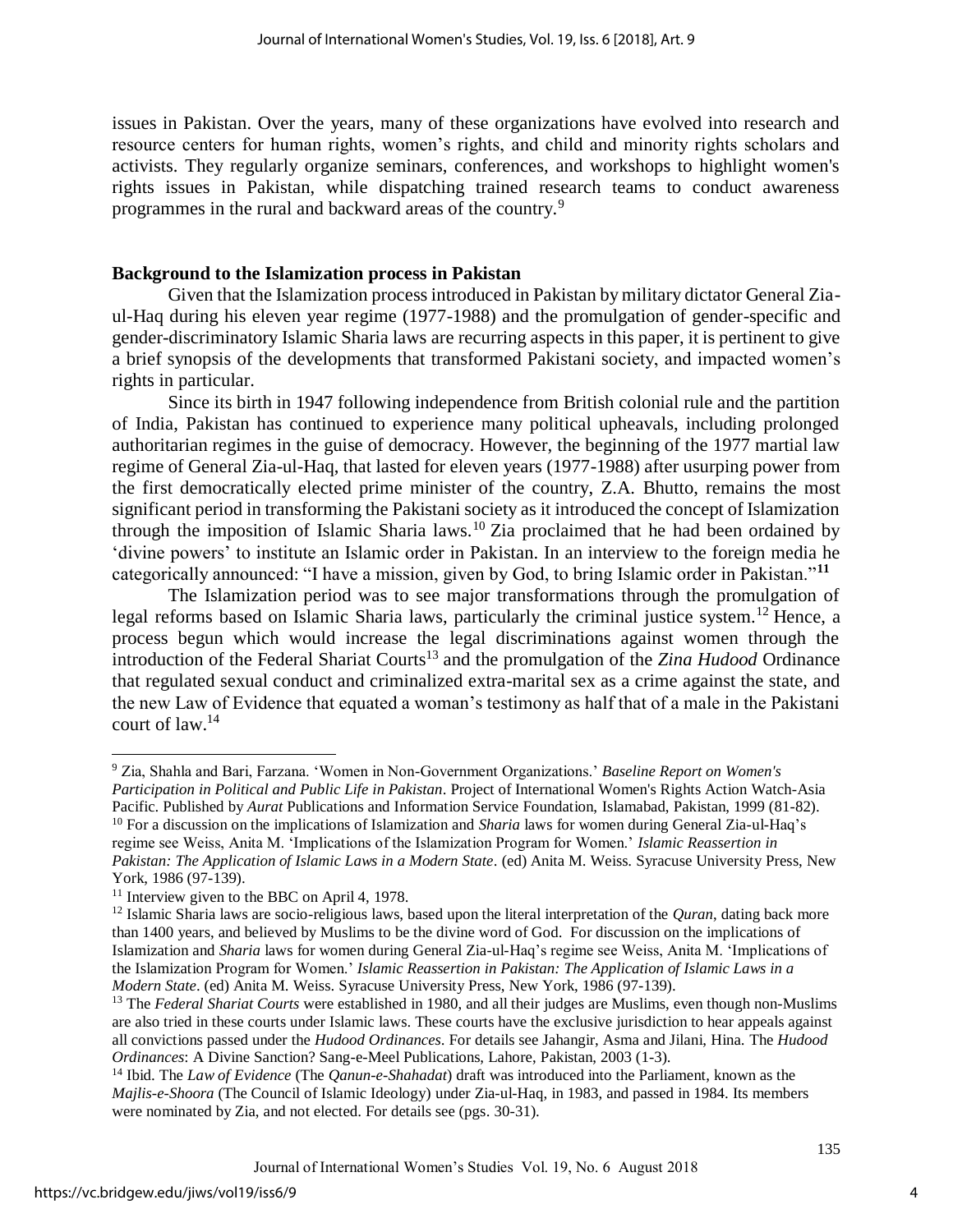Thus, through recourse to legal reforms on the pretext of Islamicizing the country, Zia's fundamentalist regime institutionalized the erosion of women's rights and status as equal citizens.<sup>15</sup> South Asia historian and scholar, Ayesha Jalal, explains Zia's strategy for governance through curtailing women's rights and freedoms:

A devout Muslim, Zia proclaimed himself divinely ordained to steer Pakistani society back to the moral purity of Islam. Pakistan and Islam, he argued, were inextricably linked, and the preservation of both had been enjoined upon the military establishment. In case the equation between Pakistan, Islam and the military failed to register, Zia appropriated the call for a *Nizam-e-Mustafa* (a way of life based on the teachings of Prophet Mohammad)–that umbrella term dignifying an ideologically and economically fragmented opposition—and tried turning it into a personal mandate from the people…Realizing that very few had been persuaded, the General, a wily social tactician, calculated that playing the women's card could confirm his regime's commitment to Islam and, by extension, it's legitimacy.<sup>16</sup>

For various case studies related to the *Zina Hudood Ordinance* and the *Law of Evidence*, see ibid. (pgs- 181- 250).

 $\overline{a}$ 

The *Hudood* Ordinance criminalizes *Zina*, which is defined as extra-marital sex, including adultery and fornication. It makes no distinction between consensual sex and rape. The Law of Evidence states that the testimony of a female is considered half that of a man's in a Pakistani court of law.

The *Zina Hudood Ordinance*, supposedly based on an extremist interpretation of the *Sharia*, and one that is still in place in the Pakistani legal system despite decades of national and international pressure to repeal or amend it, governs the sexual conduct of Muslim men and women, but ironically also extends to religious minorities in Pakistan. The *Sharia* based *Zina Hudood Ordinance* considers all sexual conduct outside the confines of marriage as an offence against the state. These offences include rape, adultery, fornication and abduction for the purpose of sexual intercourse. Laying down the punishments for adultery, fornication and extra-marital sex, the formulation of the *Zina Hudood Ordinance* tends to disfavour women, particularly in rape cases where it is applied alongside the *Law of Evidence*, which further diminishes women's legal status by requiring the testimony of 'four male witnesses of good character' to verify a woman's claim to sexual penetration and consequent rape. The law also equates a woman's testimony as half that of a man's in court, thereby also putting the onus on the rape victim to provide witnesses, failing which she can herself be accused as the perpetrator of rape and sentenced to the maximum penalty of 100 lashes in public and stoning to death, or the lesser penalty of between four and 10 years in prison and 30 lashes and a fine. This combination of the *Zina Hudood Ordinance* and the *Law of Evidence* has also proven to be the main hurdle in rape being underreported in Pakistan. For a detailed legal description and discussion of these laws and the gender-specific loopholes contained therein which discriminate against women, see Jahangir, Asma and Jilani, Hina. *The Hudood Ordinances: A Divine Sanction*? Sang-e-Meel Publications, Lahore, Pakistan, 2003 (23- 33).

For detailed discussion on the changes initiated in 1977 by the fundamentalist government of General Zia-ul-Haq, also see Faruki, A. Kemal. 'Pakistan: Islamic Government and Society: Pakistan After July 5, 1977.' *Islam in Asia: Religion, Politics, and Society.* (ed John L. Esposito). Oxford University Press, New York Oxford, 1987 (58). <sup>15</sup>For detailed discussion on the impact of Zia's legal reforms and the Islamization period on women's status in Pakistan see Imran, Rahat. 'Legal Injustices: The *Zina Hudood* Ordinance of Pakistan and its Implications for Women.' *Journal of International Women's Studies*, USA*.* Vol.7, #2, November 2005 (78-100). <sup>16</sup> Jalal, Ayesha. 'The Convenience of Subservience: Women and the State of Pakistan.' *Women, Islam and the State*. ed. Deniz Kandiyoti, Macmillan Press, London,1991 (100-101).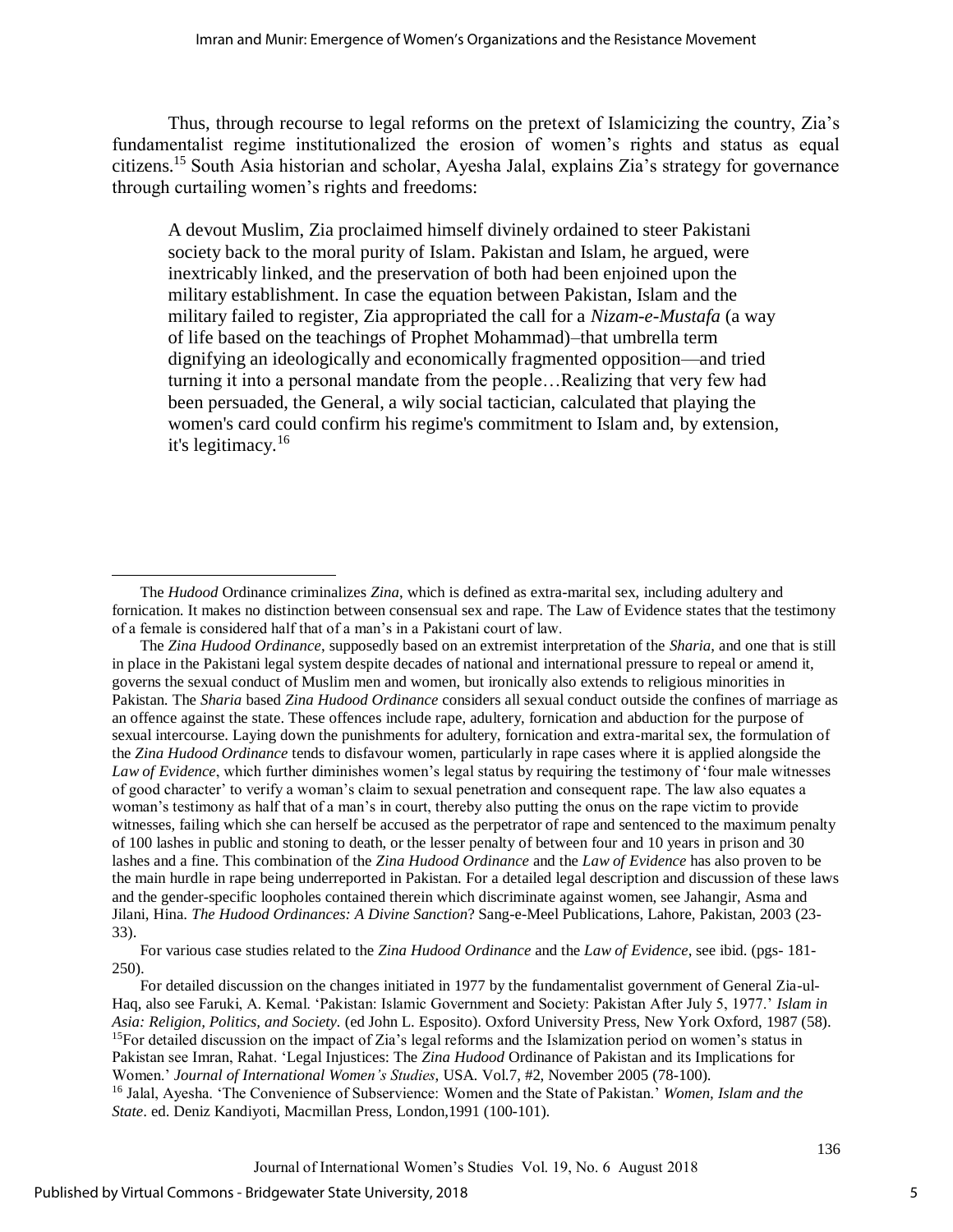As state reforms during the Islamization period legally reduced women's status through the judicial system, they subjugated them to an inferior role in their own country.<sup>17</sup> South Asia scholar Inderpal Grewal elaborates further on the socio-political and social environment that prevailed in Pakistani society during Zia's period:

It is not only within a distortion of the role of women but also through various marginalizing practices that General Zia-ul-Haq brought in his Islamization programme. A move to Qur'anic laws, supported by a fundamentalist party called the Jamaat-e-Islami, turned out to be mostly anti-women. The Jamaat-e-Islami in 1983 was pushing the government to ban women from government jobs, the arts, the media, and even from driving cars, and to create separate women's universities. The Majlis-e-Shoora, the Federal Council, included members such as Dr. Israr Ahmed, who proposed "chadar and chardivari" (Purdah (segregation) and four walls) for women, saying that women should be confined to their homes and exist just for the pleasure of the male. The Majlis-e-Shoora was also responsible for the official "Should women vote?" questionnaire distributed in 1985.<sup>18</sup>

Following Zia's politicization of religion to gain political legitimacy, and favour and support from fundamentalist religious segments and parties, the country witnessed the victimization of women, non-Muslims, and minority sects, and a brazen contravention of the human rights commitment that the Government of Pakistan had made to the international community.<sup>19</sup> Ironically, Zia's oppressive regime also served as a catalyst for oppositional forces to emerge and organize, and gain momentum against discriminatory legal reforms and authoritarian state directives.

It is pertinent to mention that Pakistan has one of the most vibrant and active civil societies in the world. According to the USAID Civil Society Organization Sustainability Index Report 2011, Pakistan has scored highest among African and Asian countries.<sup>20</sup>

The following is a grouping and discussion of the representative organizations, and individuals that emerged during the Zia years, and since, and have continued to extend their operations, engagement, and collaboration in their respective areas of resistance, activism, and promotion of advocacy and awareness campaigns. In their ongoing quest for gender and human rights, as well as critique of laws and constraints that limit women's socio-legal rights and equal status in society, these organizations and individuals present a courageous and substantial parallel narrative of Pakistan's historical and political journey over the decades, and its civil society.

<sup>18</sup> Grewal, Inderpal. "Salman Rushdie: "Marginality, Women, and Shame". *Genders 3*. November, 1988. (pgs. 24- 42). For detailed discussion on the changes initiated in 1977 by the fundamentalist government of General Zia-ul-Haq, also see Faruki, A. Kemal. 'Pakistan: Islamic Government and Society: Pakistan After July 5, 1977.' *Islam in Asia: Religion, Politics, and Society*. (ed. John L. Esposito). Oxford University Press, New York Oxford, 1987 (58). <sup>19</sup> Ahmed, Ishtiaq. 'Pakistan's Human Rights Obligations.' The *Daily Times*, Pakistan, November 30, 2003.

Constitution Making and Law Enactment in Pakistan. Accessed at: www.usenet.com on March 19, 2009.

l

6

<sup>&</sup>lt;sup>17</sup> For detailed discussion on the imposition of these laws and their implications for women see Mumtaz, Khawar and Shaheed, Fareeda. 'Legally Reducing Women's Status.' *Women of Pakistan: Two Steps Forward, One Step Back?* Vanguard Books. Lahore, Pakistan, 1987 (99-110).

<sup>20</sup> https://www.brookings.edu/wp-content/uploads/2016/06/Empowering-Pakistans-Civil-Society-to-Counter-Violent-Extremism-English.pdf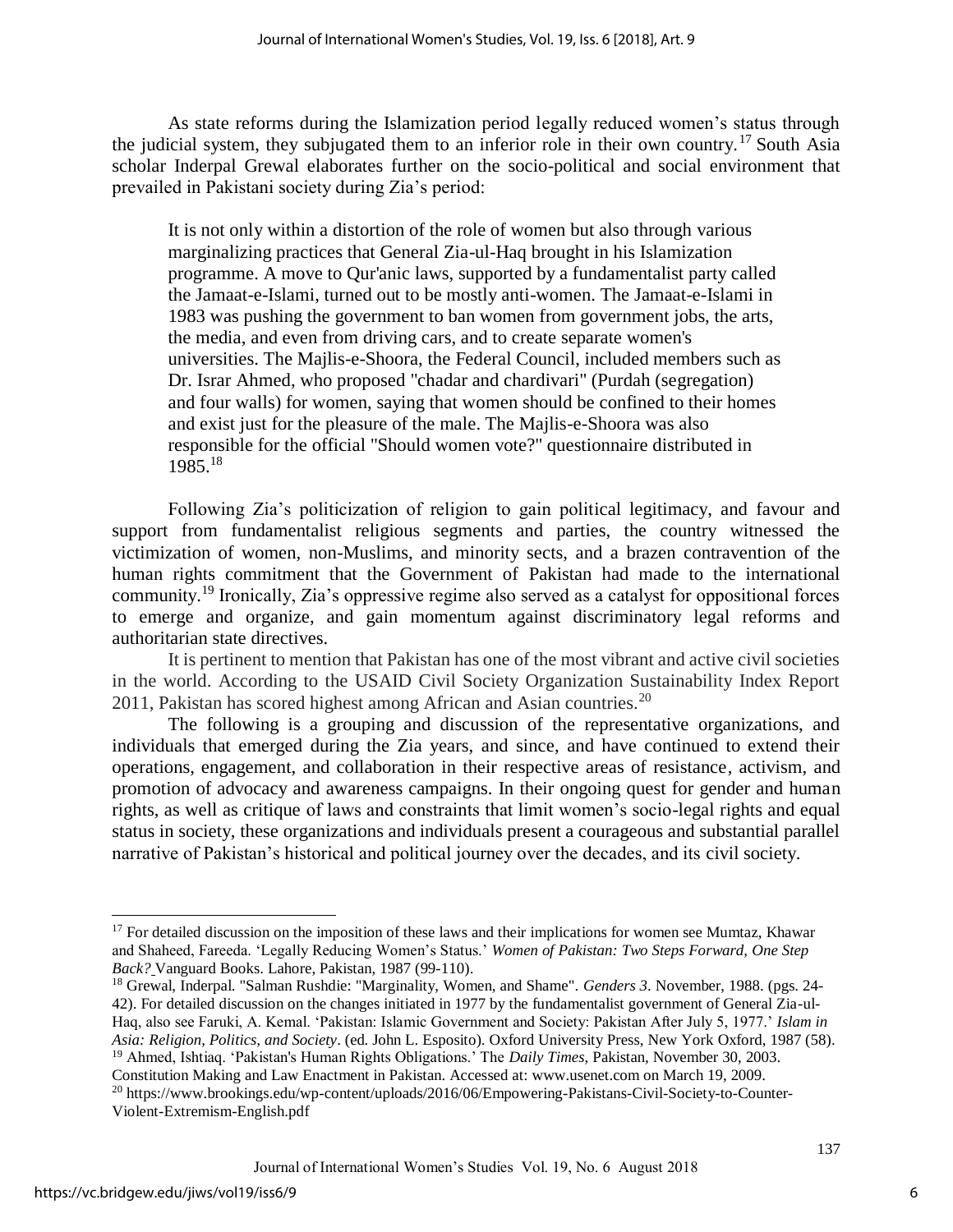## **Women's Organizations**

The beginning of Pakistani women's resistance movement is rooted in its opposition to Zia's imposition of the gender-discriminatory *Zina Hudood* Ordinance, and the case of Fehmida and Allah Bux versus the State that surfaced in 1981. In a horrific ruling supported by the provisions of the *Zina Hudood* Ordinance, a Sessions judge sentenced a man and a woman found guilty of adultery to 100 lashes, and death by 'stoning'. This single judgment became a catalyst for the emergence of an organized women's movement in Pakistan, led by the historic formation of the Women's Action Forum (WAF) in the city of Karachi the very same year, led by a women's organization, *Shirkat Gah* (Participation Forum). In a strong show of their resistance to the new Ordinance and the consequent judgment, the WAF was additionally endorsed by another five Karachi-based women's organizations.<sup>21</sup> These urban-based women's groups, mostly drawn from the middle and upper classes, launched a systematic countrywide struggle against the *Zina Hudood* Ordinance through advocacy programs, research, writing, pickets, lobbying, street agitation, and press campaigns.<sup>22</sup>

These new developments and resistance initiated by WAF led to a significant increase in the growth of women-centered NGOs, the volume of research conducted by women on women, and the beginning of feminist literature and reports published on women's issues emanating from the NGO sector. As Khawar Mumtaz, development activist and a founding member of WAF, points out issues that had formerly remained taboo or neglected, such as rape, killing in the name of honour, violence against women, and discriminatory socio-cultural practices and tribal customs, began to be highlighted in the public domain for discussion and critique.<sup>23</sup> In time, various other campaigns, letter writing to politicians for lobbying, and street agitations led by women's organizations forced the country's political parties and trade unions to consider women as a significant and distinct political entity and force, and to include women's rights and issues on their agenda. $^{24}$ 

In 1983, when the Zia regime proposed a new legislation, the Law of Evidence, that equated a woman's testimony as half that of a man's in a Pakistani court of law, women's organizations organized a protest rally in Lahore to march to the High Court to present a memorandum to the Chief Justice of Punjab High Court, denouncing the proposed law.<sup>25</sup> On February 12, 1983, over 300 women assembled on the Mall Road to march towards the High Court. The peaceful protest turned violent when a contingent of over 500 policemen intercepted the rally and used tear gas to disperse the women marchers. <sup>26</sup> The female protesters defied the obstructions and violent

 $\overline{a}$ 

<sup>&</sup>lt;sup>21</sup> For details on the history and formation of the Women's Action Forum (WAF) see Mumtaz, Khawar and Shaheed, Farida. "Zia and the Creation of WAF." *Women of Pakistan: Two Steps Forward, One Step Back?* Vanguard Books. Lahore, Pakistan, 1987 (71-75). For further details on the *Shirkat Gah* and its activities and research areas, visit: http://shirkatgah.org. Accessed on March 30, 2017.

<sup>22</sup> For further details see "WAF and its Growth and Impact." *Women of Pakistan: Two Steps Forward, One Step Back?* Vanguard Books. Lahore, Pakistan, 1987 (123).

<sup>&</sup>lt;sup>23</sup> Mumtaz, Khawar. "Advocacy for an End to Poverty, Inequality, and Insecurity: Feminist Social Movements in Pakistan." *Gender, Development, and Advocacy.* (eds) Kingman, Koos, and Sweetman, Caroline. Oxfam Focus on Gender. Oxfam, Oxford, UK, GB, 2005, (pg-64).

 $24$  Ibid. (pg-64).

<sup>&</sup>lt;sup>25</sup> For detailed discussion on the Law of Evidence, and its legal implications for women, see Imran, Rahat. 'Legal Injustices: The Zina Hudood Ordinance of Pakistan and Its Implications for Women.' *Journal of International Women's Studies,* 2005. 7(2), 78-100 (88). Access at: http://vc.bridgew.edu/jiws/vol7/iss2/5

<sup>26</sup> For further details of this historic demonstration see "Legally Reducing Women's Status." *Women of Pakistan: Two Steps Forward, One Step Back?* Vanguard Books. Lahore, Pakistan, 1987 (107).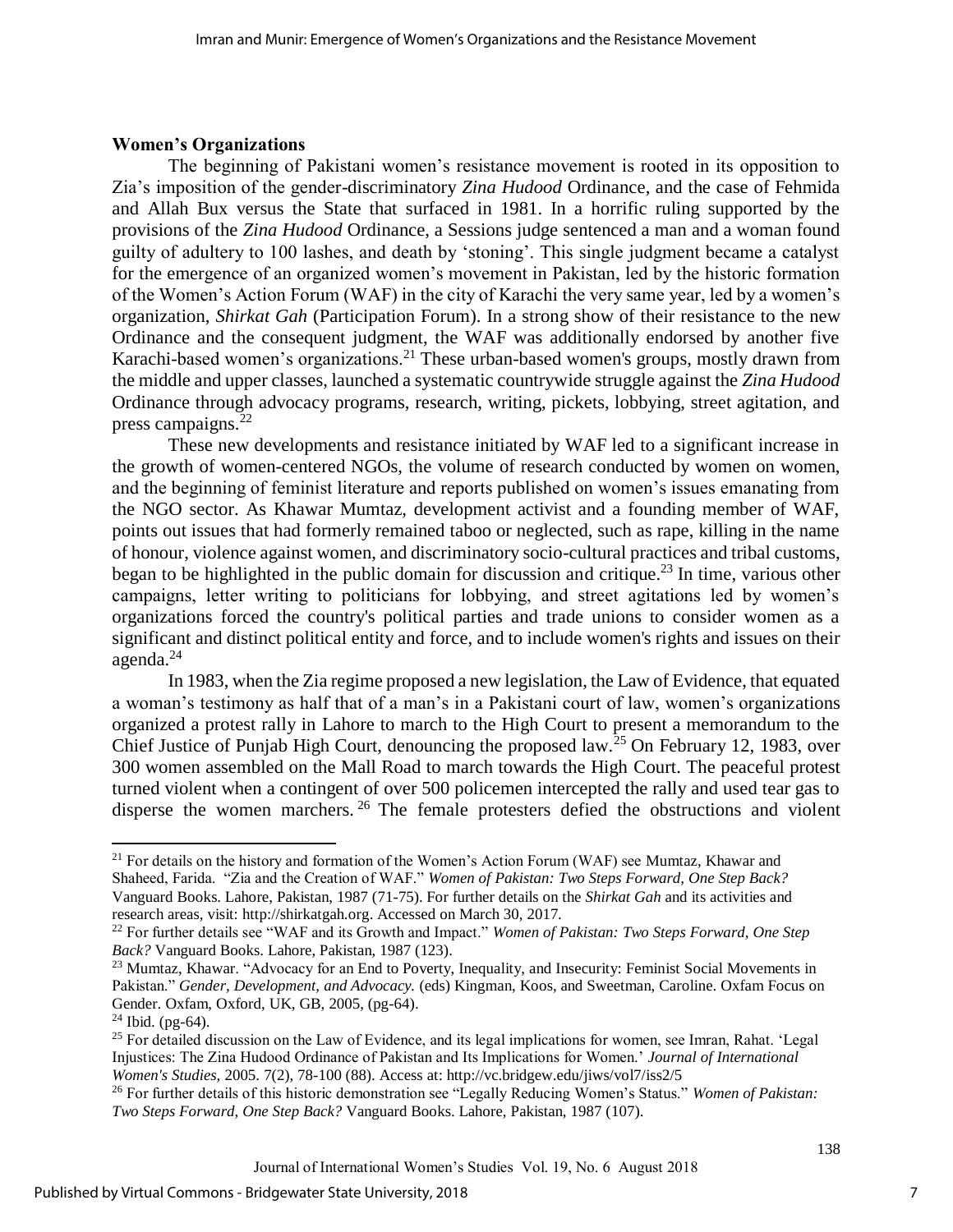measures used by the police that included physical violence and dragging women on the road with their clothes torn. They continued with the march despite the arrest of over 50 women. Several women managed to reach the High Court, where they were received and garlanded by male lawyers in acknowledgement of their shared resistance and resolve against the new laws.<sup>27</sup> This rally was to prove a benchmark in forming significant countrywide alliances in the country, and led to staunch activism against a host of issues plaguing the country that included General Zia-ul-Haq's politically–motivated Islamization process, the promulgation of the *Hudood* Ordinances, religious fundamentalism, discriminatory laws and practices affecting women and minorities, military dictatorship, violation of human rights, and curbs on freedom of expression.<sup>28</sup> These alliances and collaborations have since strengthened and grown in their shared agendas for resistance and activism, surviving several political upheavals and another military dictatorship lasting eight years following President General Musharraf's 1999 coup.

Pakistani women's opposition to the *Zina Hudood* Ordinance and the Law of Evidence never faltered. So much so, that February 12 has come to symbolize Pakistani women's resistance movement and continues to be observed annually as the National Women's Day in Pakistan. The date is commemorated across the country by women's organizations and rights groups with rallies and other events in memory of the peaceful demonstration that was attacked by the police in 1983.<sup>29</sup>

It was also against the changing scenario brought on by General Zia's Islamization process that a vast number of urban Pakistani women started to go to the West to study women's issues and gender development. They returned with the aim of generating an activism-oriented women's movement for emancipation and equal rights, as a result of which numerous non-government organizations (NGOs) began to emerge to fill the need. Although criticized by orthodox and anti-West factions such as fundamentalist religious parties that accused them of what they perceived as pandering to anti-Islam Western agendas, the fact remains that the Islamization period was ironically instrumental in instigating an organized countrywide women's movement that aimed at consciousness-raising across social classes to build resistance and opposition against rigid Sharia laws and gender-discriminatory practices from within the parameters of an Islamic state as they argued for a modernist and contemporary interpretation of religious laws to facilitate women's freedoms and equality.<sup>30</sup> Today, these organizations are run and staffed by trained educators, sociologists, artists, lawyers, and human rights activists, with a collaborative focus on education, research, publishing, advocacy, and activism in the areas of human and gender rights. It is significant to note that most of these NGOs also offer internships in various disciplines and areas

 $\overline{a}$ 

 $^{27}$  For photographs of police crackdown on women protestors during the February 12, 1983 protest rally, see Jahangir, Asma and Jilani, Hina: *The Hudood Ordinances: A Divine Sanction? Sang-e-Meel* Publications, Lahore, Pakistan, 2003 (34-45).

<sup>&</sup>lt;sup>28</sup> The Islamization process, as it has come to be known, was introduced by General Zia-ul-Haq to enforce rigid Sharia laws primarily to win favour and support from religious parties and factions in the country and strengthen his own dictatorial hold on power. For discussion on state directives and curbs enforced under General Zia-ul-Haq's Islamization process, and the promulgation of discriminatory and gender-specific Sharia Laws such as the *Zina Hudood* Ordinance and the Law of Evidence during this period see Imran, Rahat. 'Legal Injustices: The *Zina Hudood* Ordinance of Pakistan and Its Implications for Women.' *Journal of International Women's Studies,* 2005. 7(2), 78-100 (88). Access at: http://vc.bridgew.edu/jiws/vol7/iss2/5

<sup>29</sup> Women's Action Forum. "Pakistan Women's Day." Press Release, (WAF), Islamabad, Pakistan. February 12, 2004. The *Daily News International*, Islamabad, Pakistan.

<sup>&</sup>lt;sup>30</sup> For further discussion on the women's feminist movement in Pakistan see Zia, Afiya Shehrbano. 'The Reinvention of Feminism in Pakistan.' Asian Feminisms: Negotiating New Terrains. *Feminist Review*. No. 91. 2009: 29-46.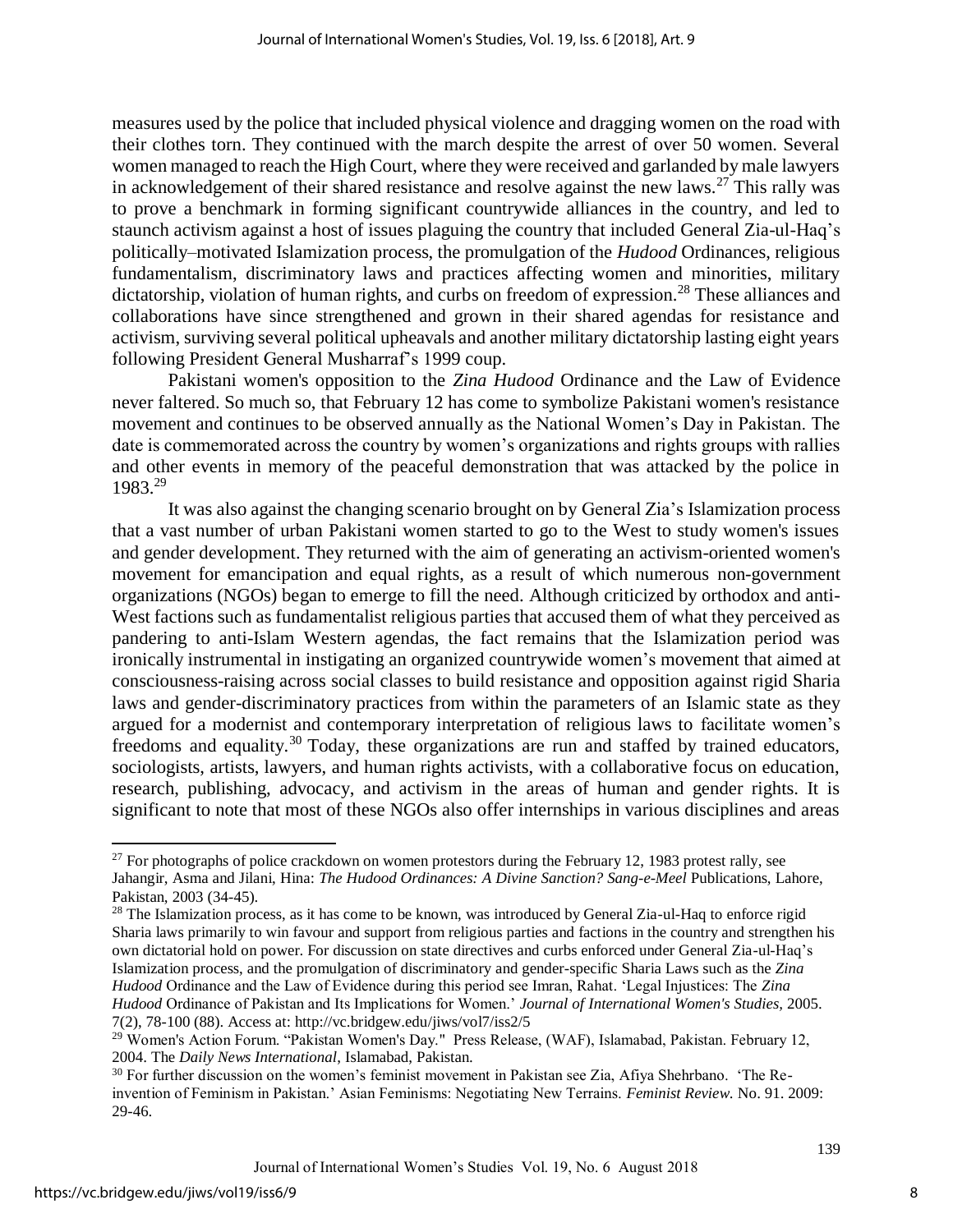of research on human rights and women's issues as part of their advocacy and training programmes, thereby extending their activist agendas and base.

In opposition to Zia's Islamization policies, significant and representative Pakistani women's non-governmental organizations (NGOs) came into existence, with a focus on feminist agendas for social change, legal reforms, and women's rights. These are the *Shirkat Gah* (Participation Forum)*, Simorgh,* the *Aurat* (Woman) Foundation, and *ASR* (Impact), all of whom have also emerged as major multidisciplinary resource centers that have fostered activism and research on women's issues.

The *Shirkat Gah* Women's Resource Centre was established in 1975, the United Nations International Women's Year, with an objective to design and conduct strategies and campaigns for women's equal rights and participation in the public sphere.<sup>31</sup> But it was under General Zia's repressive regime, and the promulgation of the *Zina Hudood* Ordinance, that it came out stronger than ever in the public arena to co-ordinate and form the WAF. Founded by Pakistani sociologists Khawar Mumtaz and Farida Shaheed as a collective, over the decades it has taken up issues such as violence against women, legal literacy programmes, sustainable development, reproductive health, and economic empowerment. Besides these, every alternate year since 1994 the *Shirkat Gah* has been imparting paralegal training through its Women, Law and Status (WLS) modules. These modules have included Muslim family laws, the criminal justice system, and violence against women. Through its 'Outreach' initiative, the WLS has focused on promoting collaboration between NGOs and twenty six community-based organizations (CBOs) in three provinces (Punjab, Sindh, and the Khyber-Pakhtunkhwa provinces) to lobby around various women' issues, including honour-killing and gender-specific tribal practices. Since 1988, the *Shirkat Gah* has also has functioned as the Asia coordination office for the international solidarity network, Women Living Under Muslim Laws (WLUML).<sup>32</sup>

With regional and branch offices across the country, as well as an Economic and Social Council (ECOSOC) consultative membership status at the United Nations, the *Shirkat Gah* has expanded beyond its initial collective status into a major women's resource centre for research, documentation, and dissemination of information on women's issues in Pakistan.<sup>33</sup>

The *Simorgh* Women's Resource and Publication Centre, named after a mythical Iranian bird that is believed to nest in the Tree of Knowledge, was formed as a part-time initiative in 1985, and a decade later in 1995 started to operate as a full-time non-profit NGO.<sup>34</sup> Led by its founding

l

<sup>31</sup> An aspect that sets *Shirkat Gah* apart from other women's organizations in the country is that the *Shirkat Gah* was founded along participatory and non-hierarchical lines as a collective, and continues to function along the same structures. *Shirkat Gah* Handbook, *Shirkat Gah* Publications, Lahore, Pakistan, 2008.

For details on *Shirkat Gah's* initiatives and publications on women's issues, visit: http://shirkatgah.org Accessed on March 31, 2017.

<sup>32</sup> For further details on *Shirkat Gah's* collaborative alliances, visit: Asia-Pacific Women's Alliance for Peace and Security (APWAPS): https://apwaps.net/2015/02/26/shirkat-gah-womens-resource-centre/ Accessed on March 31, 2017.

<sup>&</sup>lt;sup>33</sup> The first avenue by which non-governmental organizations took a role in formal UN deliberations was through the Economic and Social Council (ECOSOC). 41 NGOs were granted consultative status by the council in 1946: by 1992 more than 700 NGOs had attained consultative status and the number has been steadily increasing ever since to

<sup>54</sup> member states and 3, 200 organizations, currently. Consultative status is granted by ECOSOC upon

recommendation of the ECOSOC Committee on NGOs, which comprises 19 Member States. For further details on the United Nations Economic and Social Council (ECOSOC) visit: http://www.un.org/en/ecosoc/about/ Accessed on March 31, 2017.

<sup>&</sup>lt;sup>34</sup> The mythical bird, Simurgh or Simorgh was depicted in Iranian art as a winged gigantic creature in the shape of a bird that can carry an elephant or a camel; a kind of peacock with the head of a dog and the claws of a lion and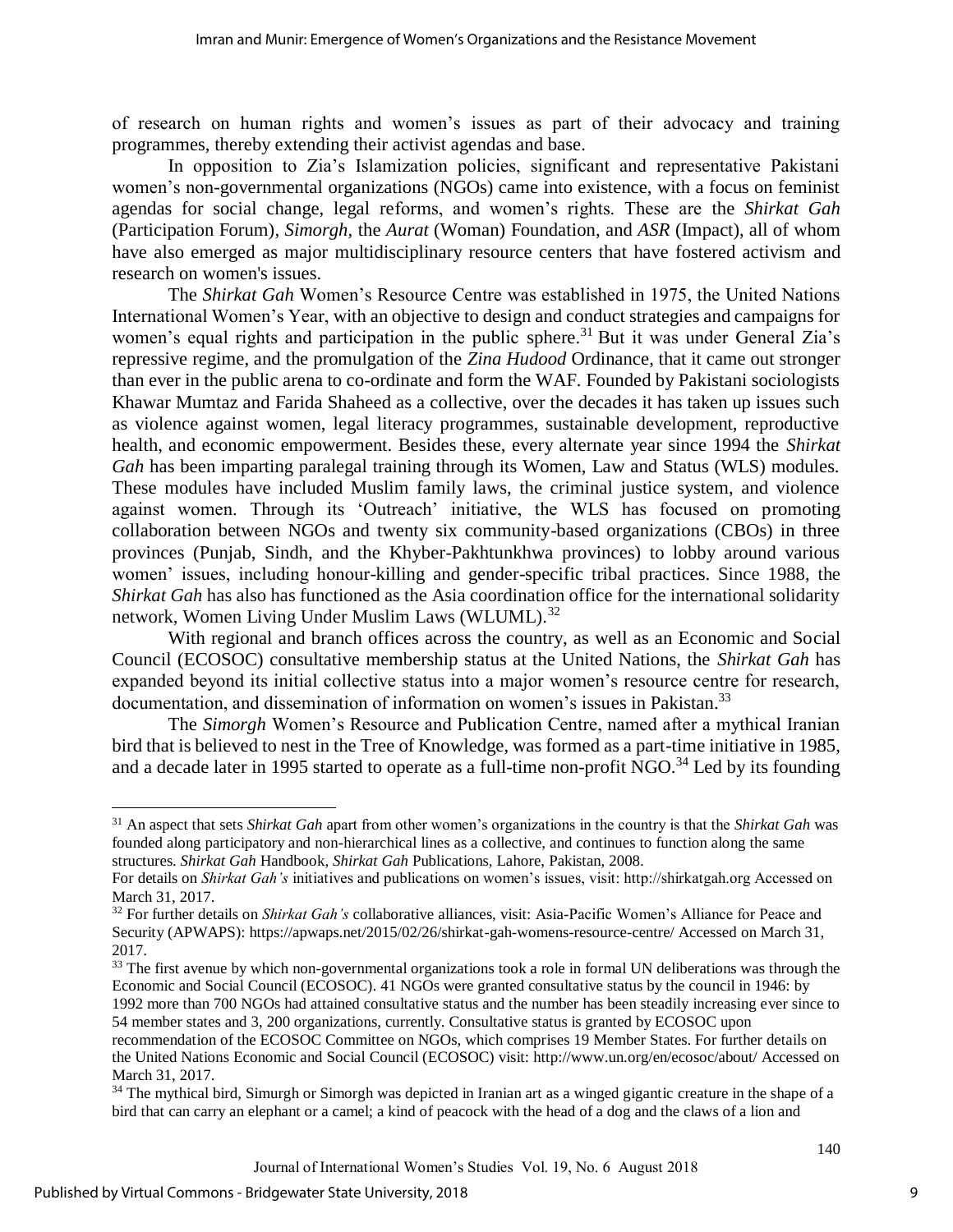member Neelum Hussain as the chief coordinator, this organization includes educationists, sociologists, and artists on its board who have continued to work with academics, students, professionals from the media, other national and international NGOs, as well as community-based organizations (CBOs). <sup>35</sup> Besides women's issues, *Simorgh*'s publications and research also encompass women's history and women's literature translated into local languages, and English.

While the organization focuses on research and dissemination of information through publications, seminars, conferences, documentary films, gender awareness workshops, and skillsoriented and income-generation projects, *Simorgh* has also included alternative education projects in their fold, and published children's primers with accompanying teacher's guides under their 'Kaleidoscope series 1-10' with a focus on human and gender rights.<sup>36</sup> In 2004, *Simorgh* also launched a bi-annual socio-legal journal, *BAYAN* (Expression), aimed at initiating an academic forum on socio-legal issues. Additionally, the journal presents critiques of judicial decisions by academics and activists from the legal and socio-legal fields. With an advisory and editorial board comprising lawyers, educators, and rights activists from South Asia, the journal attempts to reach out not only to the legal community but also to civil society groups such as academics, students, and human and women's rights activists to develop an informed and critical awareness of sociolegal issues from a rights-based perspective.<sup>37</sup>

The *Aurat* (Woman) Foundation was established in 1986 by Ms. Nigar Ahmad and Ms. Shahla Zia as a publication and information service, with a focus on working for women's empowerment and citizen participation in governance.<sup>38</sup> Over the decades, the organization has grown to be Pakistan's major women's rights entity. It has been promoting its agenda in the social and political arenas through campaigns such as 'Information Programme for Grass Roots Action and Organization', 'Programme for Strengthening Citizens for Advocacy and Action', and 'Programme for Affirmative Legislation and Policies'. These programmes were designed to educate women in their citizenship rights, while providing information about women's issues and concerns to decision makers. For example, the Information Programme for Grass Roots Action and Organization linked directly with women at the grass roots level, who constitute a substantial part of the female population of Pakistan. This initiative was designed primarily to develop women's control over knowledge, including knowledge about resources and institutions, and focused primarily on the information needs of the women of low-income households, as they are perceived to be the ones least likely to have access to information.<sup>39</sup> The Foundation has streamlined these core programmes by institutionalizing them through Information Network Centres, the Citizens Action Committees, and the Legislative Watch Groups, which now form part

 $\overline{a}$ 

sometimes it is shown with a human face. By an ancient Iranian account, the Simurgh, was said to live for 1700 years before plunging itself into flames, and by later accounts is immortal and is said to have a nest in the Tree of Knowledge. According to Iranian legend it is said that this bird is so old that it has seen the destruction of the world three times over. In all that time, Simurgh has learned so much that it is thought to possess the knowledge of all ages. Accessed at: http://www.statemaster.com/encyclopedia/Simorgh on March 31, 2017.

<sup>&</sup>lt;sup>35</sup>The founding members of the *Simorgh* Women's Resource and Publication Centre are regarded as the pioneers of the contemporary feminist movement in the country. Among its members who have continued to support and foster women's rights include educationist Ms. Neelum Hussain who has served as *Simorgh's* chief coordinator, as well as the senior editor for the organization's bi-annual socio-legal journal, *BAYAN*. For details visit: http://www.simorgh.org.pk Accessed on April 1, 2017.

<sup>36</sup> Ibid.

 $37$  Ibid.

<sup>38</sup> For further details on the functions and ongoing projects of the *Aurat* Foundation visit: https://www.af.org.pk Accessed on April 1, 2017.

<sup>39</sup> Ibid.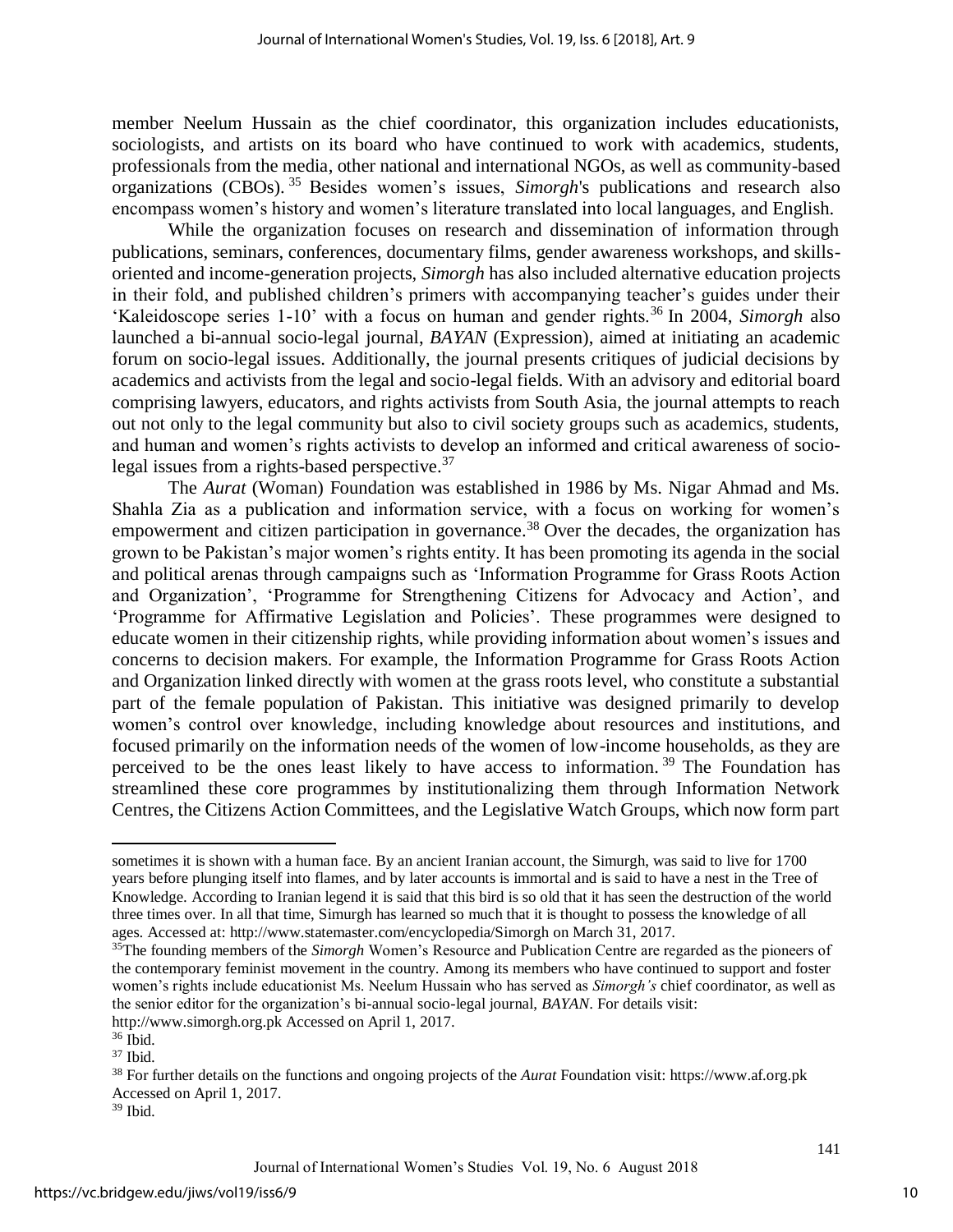of *Aurat* Foundation's Outreach Programme. As part of its Outreach Programme, the *Aurat* Foundation held the First National Peasant Women's Conference in Pakistan in 1991, inviting rural women to identify their particular problems, and hold dialogues with policy makers, public representatives and officials of government departments about their needs for services, credit, training, and other resources.<sup>40</sup>

Additionally, the *Aurat* Foundation has used the media for transmitting knowledge about agriculture technologies to rural women. Besides a weekly radio programme on food production technologies for rural women, it also included Radio Listening Centres established in over 178 villages with an answering service to respond to queries, and 49 posters and pamphlets were produced and disseminated as additional information. This initiative, presented in the format of a romantic comedy, was selected by UNIFEM as one of the two Asian projects show-cased at the Beijing World Conference on Women in 1995.

The focus of the Foundation's Programme for Strengthening Citizens for Advocacy and Action has been on women elected to the local government institutions, training them to raise women's issues effectively in local councils. Additionally, the aim has been to provide political education to women across the country to participate in governance, and run advocacy campaigns. Through the Political Education Programme, about 1,100 citizens representing various civil society organisations in over 60 districts of Pakistan acquired knowledge in key political issues and participated in the various campaigns of the Foundation.<sup>41</sup>

Given the environment of gender-discriminatory laws and practices in the country, the Foundation's 'Programme for Affirmative Legislation and Policies' was developed to undertake sustained advocacy with the legislatures, executive authorities, media, and political parties to influence policies, and legislation for women. The key institutional structures under this Programme have been the Legislative Watch Groups, four at the provincial level and one at the federal level, which undertake advocacy for women with public authorities and representatives.<sup>42</sup>

Through its advocacy and activist initiatives, the *Aurat* Foundation has remained a consistent participant and collaborator with other women's organizations and donor agencies, within Pakistan and internationally, to work towards a concerted and joint effort for the repeal of the *Zina Hudood* Ordinances, legislative reforms, and focus on issues of violence against women.

Besides maintaining its resource library, and publishing annual reports on women's issues, primarily on violence against women, the Foundation also continues to publish a quarterly newsletter, Legislative Watch, on developments in the legal and judicial arena, edited and compiled by human rights activists and legal experts.<sup>43</sup>

 $\overline{a}$ 

11

<sup>40</sup> Ibid.

<sup>&</sup>lt;sup>41</sup> Many of them are working in the Citizens' Action Committees at the district level to do advocacy and action for women's rights. Many of these activists were elected as councillors in the Local Government Elections 2000-2001. Citizens' Action Committees were set up in 70 districts of Pakistan to undertake awareness raising, gender sensitising and advocacy for women's rights at the district level. These Committees represent over 400 civil society organisations and over 70 per cent of the Committee members are men, willing to give their time and commitment to undertaking advocacy and action to address women's concerns. Citizens' Action Committees set up by AF in 70 districts of Pakistan provide the countrywide network for its women's rights and advocacy campaigns. Ibid.

 $42$ As a result of this initiative, five Legislative Watch Groups have been established at the provincial and federal levels to monitor legislatures with the help of civil society groups, media, and women politicians. The Legislative Watch Groups in the Khyber-Pakhtunkhwa and Punjab provinces have been given observer status in the meetings of the Standing Committees of the Provincial legislatures.

<sup>43</sup> For further details on the *Aurat* Foundation and its publications, visit: http://www.af.org.pk/ Accessed on April 1, 2017.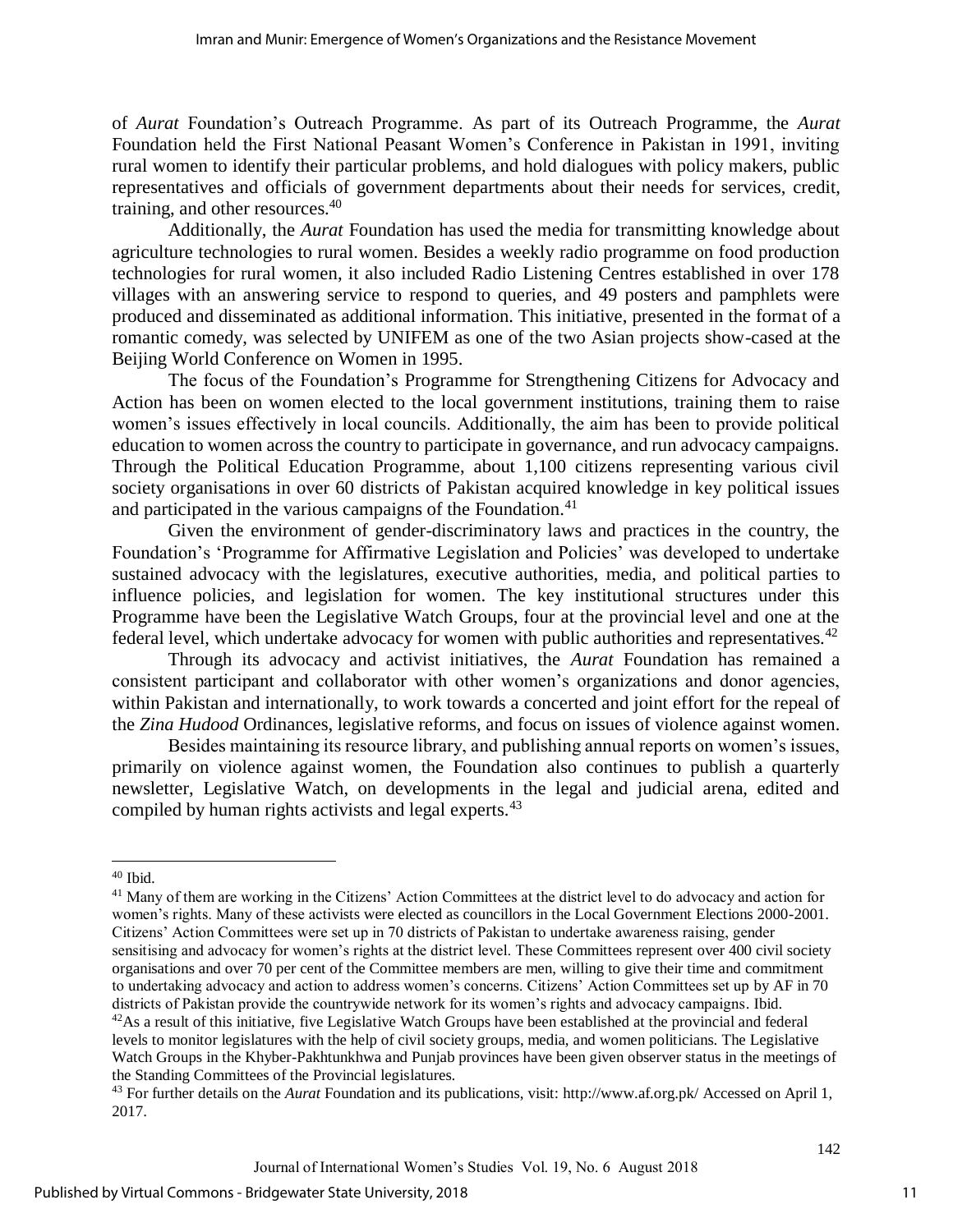The *ASR* (Impact) Institute for Applied Socio-Economic Research and Resource Centre, launched in 1983, defines itself as an applied social research socialist-feminist organization. It has been involved in research, training workshops, academic teaching, community work, documentary media production, and assisting theatre and art groups on projects that deal with gender discrimination against women in all spheres. The organization also has the distinction of launching the first feminist press in Pakistan, holding the first National Women's Studies Conference, among others, and creating an educational and training Institute of Women's Studies in Lahore, with a focus on 'cultivating and disseminating a type of Women's Studies that addresses the specific realities of Asian women's experiences and contributions.'<sup>44</sup>

Led by its founder and director, sociologist Nighat Said Khan, *ASR* has been actively involved in consciousness-raising campaigns and a host of diverse issue-specific workshops on topics such as sexual harassment of women in the workplace; women's labour and rights in rural communities; women's health; peace and conflict resolution in South Asia; feminist perspectives on the portrayal of women in the media; the use of theatre for empowerment; design and crafts production; and feminist research methods. The organization has also organized and hosted several international conferences on women's issues, including the first national women's studies conference in 1994 that brought together women academics, activists, writers, artists, poets, theatre activists, dancers, and performers, and also included the first national feminist women's *mushaira* (traditional forum for public recitation of Urdu poetry). Other significant *ASR* conferences have included 'In Struggle Together', a national conference of development activists, and 'From Rio to Beijing' in 1995 that was attended by over 2000 activists.<sup>45</sup>

Along with other women's organizations, as part of its advocacy and activism initiative, *ASR* has remained committed to the struggle for the repeal and amendment of genderdiscriminatory Sharia laws, and other socio cultural practices.<sup>46</sup>

As an extension of its feminist activism-oriented operations, in 1997 *ASR* founded the Institute of Women's Studies (IWSL). The institute has offered diploma and certificate courses designed specifically towards training and sensitizing NGO personnel, economists, sociologists, teachers, university faculty, government employees, media, journalists, artists, human rights activists, and post graduates in contemporary women's issues in.<sup>47</sup> The IWSL socio-economic research work has included projects on income-generation schemes in Pakistan, women in handicrafts, and the situation of women in industry, especially the brick kiln, construction, and quarrying industries. The *ASR* documentation centre and its in-house library today provide a wide collection of books, and journals on development-related issues in Pakistan and abroad for researchers, as well as housing an audio and film collection.<sup>48</sup>

Meanwhile, just as progressive urban educated women were forming alliances, organizations, and pressure groups to oppose Islamization and discriminatory Sharia laws, women

l

<sup>44</sup> ASR Resource Center Handbook, Published by *ASR* Publications, Lahore, Pakistan, 2003.

<sup>45</sup> ASR Resource Center Handbook, Published by *ASR* Publications, Lahore, Pakistan, 2003.

<sup>46</sup> Today, many women's NGO's in Pakistan, because of their active presence on the national scene and strong voice through collaborative ventures with international agencies such as the United Nations, Oxfam, ActionAid, and Heinrich Boll Stiftung, among others, are consulted at the government level in terms of policy making, legislation issues, and implementation strategies.

<sup>&</sup>lt;sup>47</sup> The last two decades have also seen the emergence of several Women and Gender Studies departments and programs in the major universities of the country, but since these are mostly state-run institutions, their curriculums are designed under the supervision of the Ministry of Education. For example, the Karachi University, Karachi, the Quaid-e-Azam University, Islamabad, and the Punjab University, Lahore.

<sup>48</sup> ASR Resource Center Handbook. *ASR* Publications, Lahore, Pakistan, 2003.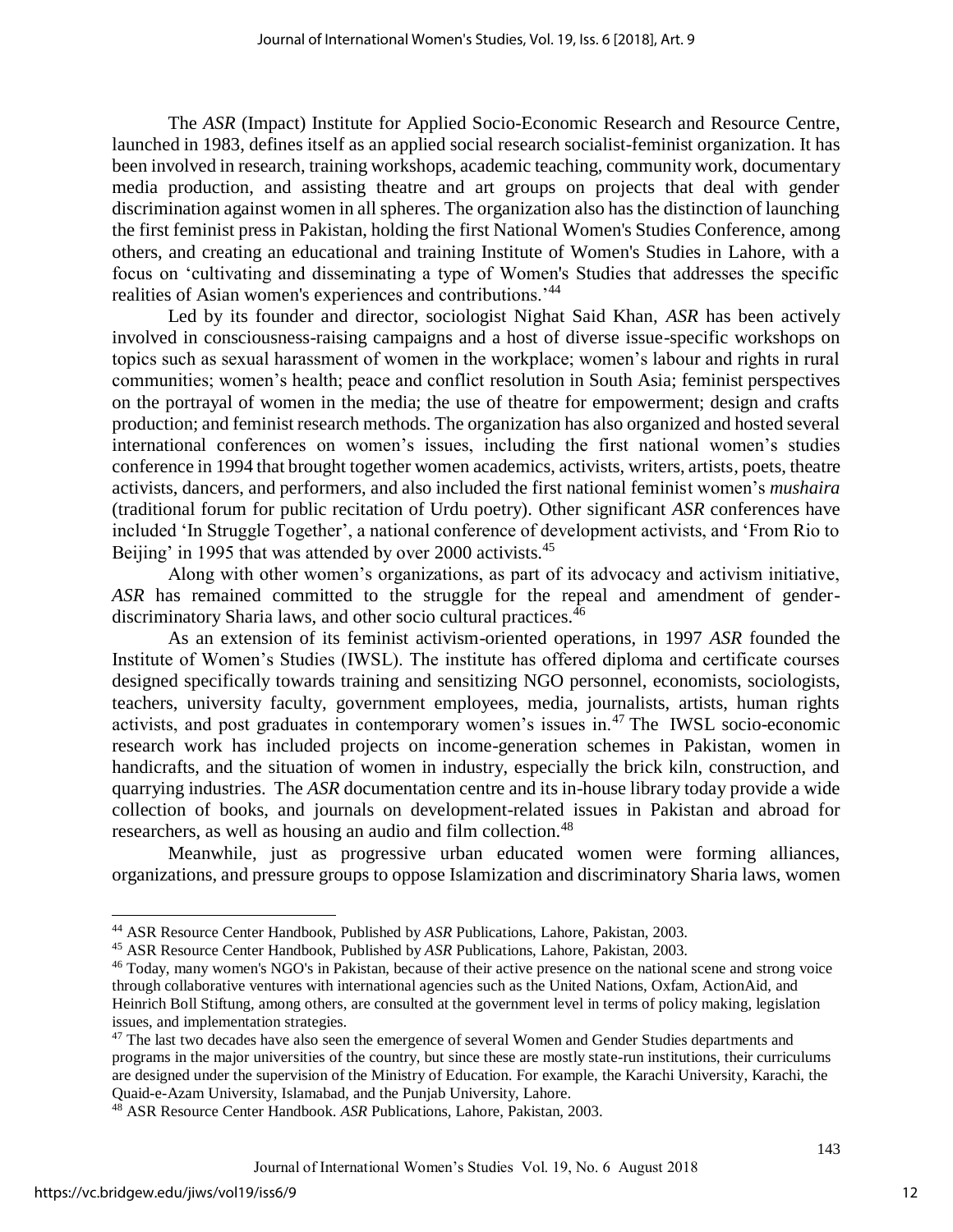of the Sindh province formed the first rural based women's organization, the *Sindhiani Tehrik* (The Sindhi Women's Movement) to mass mobilize women to seek protection of their rights.<sup>49</sup> Their particular issues focused on abuse of bonded labour by feudal landlords, rape of their women, and unequal wages for rural women.<sup>50</sup>

Considering the alarming rise in cases of extreme domestic violence concerning women, in 1985 clinical psychologist Shahnaz Bokhari started the Progressive Women's Association (PWA). The PWA provides shelter, and medical care, and arranges for legal help for women survivors of extreme forms of domestic violence that includes acid-attacks, stove-burning, and rape. Regardless of threats and hostile confrontations by families of victims, as well as harassment from corrupt elements in the law enforcement system, Bokhari's organization has continued its mission to oppose gender violence and socio-cultural biases that encourage such acts against women. Additionally, the PWA has campaigned for stringent state legislation for the protection of women. In 1994, Bokhari succeeded in getting the Benazir Bhutto government to establish allfemale police stations in the country to facilitate women's access to state help.

The PWA organizes workshops on issues of domestic violence against women at the provincial levels, and seeks to involve government and law enforcement bodies, NGOs, as well as the legal community to build partnerships for coordination and alliances to confront the menace more effectively at all levels.<sup>51</sup> The PWA also runs a shelter in Rawalpindi for destitute female victims of domestic violence by the name of *AASRA* (Support), founded in 1999 in Bokhari own residence, providing refuge to 30 victims at a time.

#### **Human Rights and Legal Aid Organizations**

The introduction of Sharia laws and the promulgation of the *Zina Hudood* Ordinance witnessed a strong reaction from legal circles themselves. This resistance was articulated by prominent female members of the legal fraternity by establishing new organizations and legal aid cells that catered specifically to female victims of the *Zina Hudood* Ordinance, as well as addressing issues of violence against women, and tribal practices such as honour-killing, and honour-rape.

In 1980, Asma Jehangir and Hina Jilani, two women lawyers and advocates of the Supreme Court of Pakistan, launched the country's first all-women's law firm and set up Pakistan's first free legal aid center, the AGHS Legal Aid Cell for Women, in Lahore, Punjab, to offer shelter and legal aid to thousands of battered and abused women.

Jehangir, and Jilani, winners of the Millennium Peace Prize for Women, among many other international awards, and known and respected as advocates of women's rights, were also among the founding members of the Women's Action Forum (WAF) and the Human Rights Commission of Pakistan. Asma Jehangir has also served as the Chairperson of the Human Rights Commission of Pakistan (HRCP), and UN Special Rapporteur on Extra-Judicial, Arbitrary, and Summary Executions. Jehangir and Jilani's has been one of the most vocal struggles in taking on the state

 $\overline{a}$ 

<sup>49</sup> For further details on the history of the *Sindhiani Tehreek* see Munir, Imran. *Social Movements, Religion, Democracy and Political Communication in Pakistan.* PhD Dissertation, Faculty of Communication, Art, and Technology, Simon Fraser University, British Columbia, Canada. 2011 (180). Access at: http://summit.sfu.ca/item/11823

<sup>50</sup> Mumtaz Khawar and Mitha, Yameema. *Pakistan: An Oxfam Country Profile*. Oxfam, Oxford, UK, 2003. (pg. 46).

<sup>&</sup>lt;sup>51</sup> Most likely for security reasons, the PWA has shifted its website to Facebook. For details on the Progressive Women's Association's (PWA) projects, and case studies visit: https://web.facebook.com/Progressive-Womens-Association-111315255588748/info?tab=page\_info. Accessed on April 2. 2017.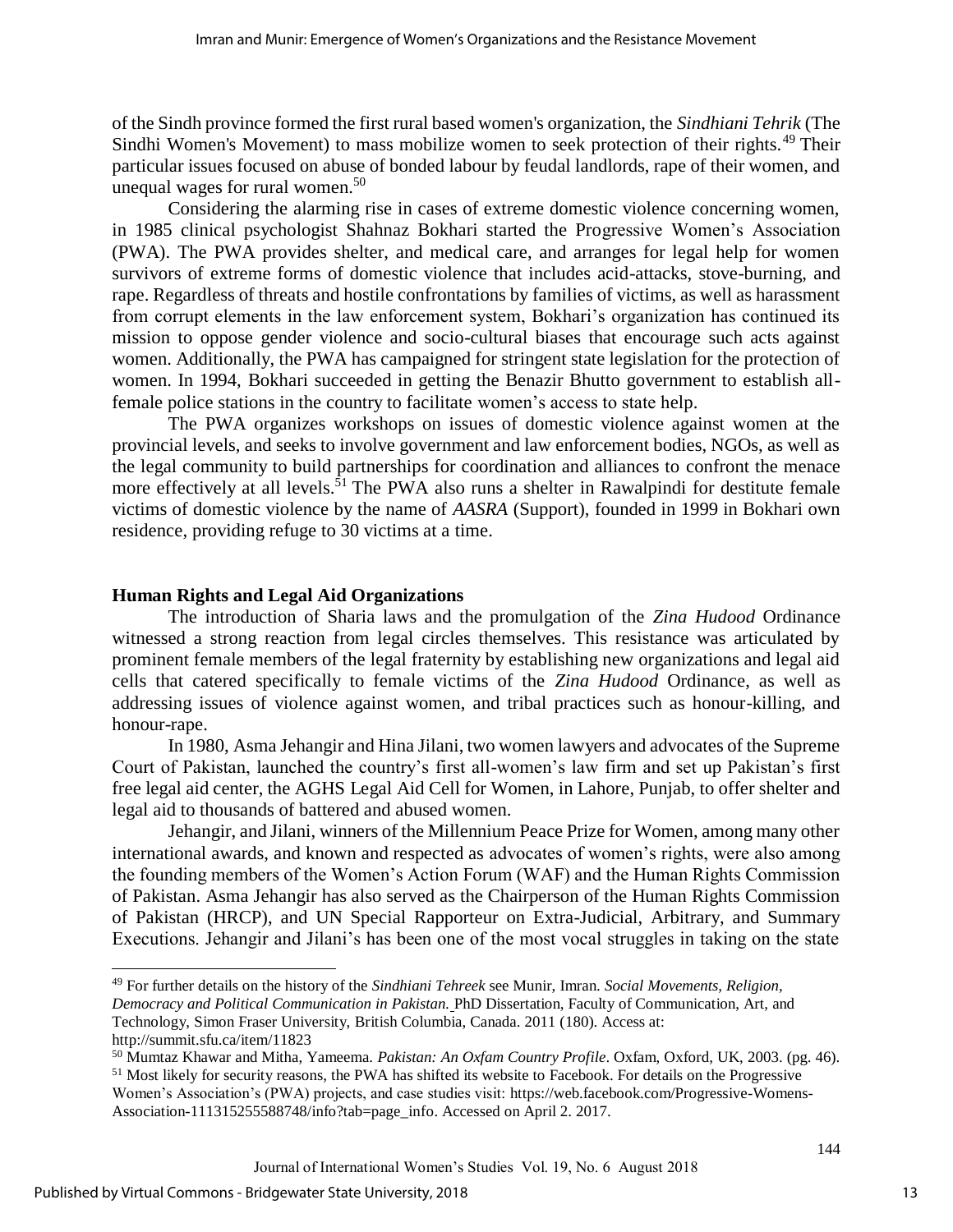and press for the repeal of the *Zina Hudood* laws, while continuing to defend and represent female women victims of domestic violence, the *Zina Hudood* laws, and other human rights abuses. Consequently, they have been arrested, received death threats, and faced hostile propaganda, intimidation, public abuse and murder attempts on themselves and their families as fundamentalists accused them of 'misguiding women', and declared them 'non-believers' who are pursuing a 'Western' agenda to undermine and subvert Islamic values. It is pertinent to mention here that anti-West fundamentalist and extremist Islamic religious factions in Pakistan, as elsewhere, are quick to dismiss organizations, individuals, activists, and women who demand women's/gender equality and freedoms as pandering to 'Western' agendas, and perpetuating values that are against the spirit of Islam.<sup>52</sup>

Today, the AGHS organization has grown to include research and awareness programs and publications to educate women from all strata of the society regarding their legal and citizen rights. It is engaged in providing and fostering free legal aid and paralegal education; publication of books and pamphlets on legal awareness; research on child labour and child rights, bonded labour, discrimination against minorities and ethnic groups, and individuals discriminated against because of their sexual orientation, and AIDS/HIV; drafting human-rights related legislation; and fighting curbs on freedom of speech, press, and media. As a watchdog entity, the AGHS also documents and publishes its findings on countrywide violations of human rights, prison conditions, juvenile justice, and data on violence against women on an annual basis.<sup>53</sup>

As the Islamization period led to increased abuse and victimization of women because of discriminatory laws, the AGHS Legal Aid Cell also founded the *Dastak* (Knock) women's shelter in 1990 in the city of Lahore. Established under the AGHS charitable trust, the *Dastak* shelter house, supervised by a female staff, provides immediate help and temporary residence to women escaping violent and abusive domestic situations and in need of counseling and legal aid. <sup>54</sup> Over the years, the shelter has housed and helped both single women and women with children to find refuge and free legal aid through its team of lawyers specializing in Sharia, family, and civil and criminal law. *Dastak's* main activities include counseling, education, skill development, social integration, rehabilitation, and resettlement. Besides running the shelter, *Dastak* is involved in lobby and advocacy activities to gain political and public support, to bring about a change in the perception of protection for women by involving NGOs, community-based organizations, and the government to create better systems and monitoring of shelters. <sup>55</sup>

Expanding its operations, in 1994 the AGHS established a separate Child Rights Unit to promote and campaign for Pakistan's ratification of the UN Convention on the Rights of the

 $\overline{a}$ 

<sup>52</sup> For further discussion see Zia, Afiya Shehrbano. 'Faith-based Challenges to the Women's Movement.' *Contesting Feminisms: Gender and Islam in Asia.* (ed. Huma-Ahmed Ghosh). State University of New York Press, Albany, USA. 2015 (92).

<sup>&</sup>lt;sup>53</sup> For further information on the AGHS organization visit: https://aghsblog.wordpress.com/contact-us/Accessed on April 3, 2017.

 $54$  Ibid.

<sup>55</sup> *Dastak's* main activities include counseling, education, skill development, social integration, rehabilitation, and resettlement. Besides running the shelter, *Dastak* is involved in lobby and advocacy activities to gain political and public support, to bring about a change in the perception of protection for women by involving NGOs, communitybased organizations, and the government to create better systems and monitoring of shelters. For further details visit: Critelli (2010). "Women's Rights=Human Rights: Pakistani Women against Gender Violence," *The Journal of Sociology & Social Welfare*: Vol. 37: Issue. 2, Article 7. Accessed at:

http://scholarworks.wmich.edu/cgi/viewcontent.cgi?article=3517&context=jssw on April 3, 2017.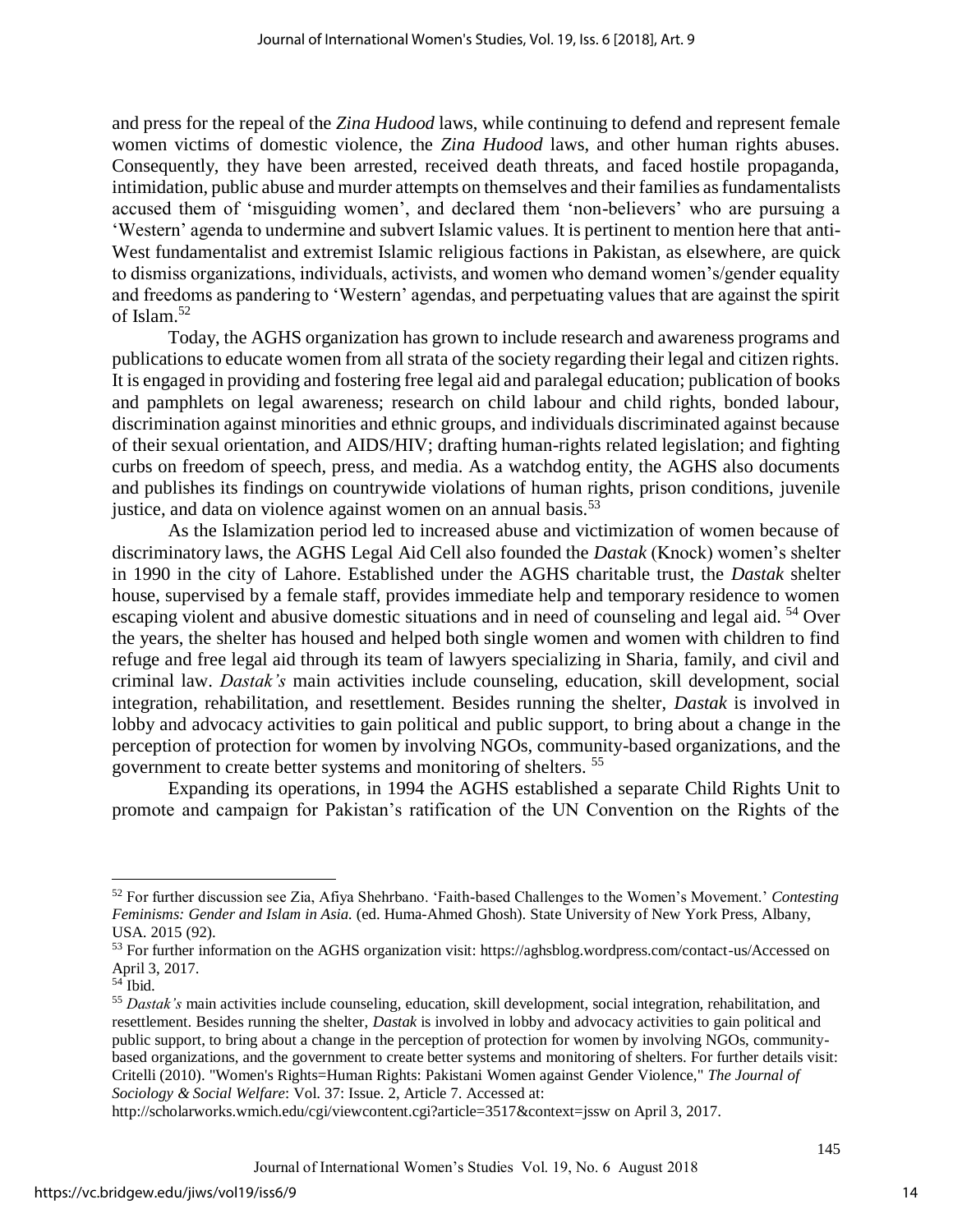Child.<sup>56</sup> Similarly, given the rising rates in domestic violence against women by burning, the AGHS also established a separate Burn Unit and Monitoring Cell in 2007 to research and document case studies.<sup>57</sup>

Another women's free legal aid organization, the Karachi-based Pakistan Women Lawyers Association and Legal Aid Cell (PAWLA), was founded in 1981 as an NGO by eminent human rights female lawyer, Rashida Muhammad Hussain Patel. As a women's rights lawyer, Patel played a pioneering role in introducing the Family Law Ordinance of 1961 in Pakistan as a result of which the then military ruler, President Ayub Khan, had to amend various clauses of the *nikahnama* (Muslim marriage contract) to ensure protection to women against abuse, and violation of their rights after marriage such as the provision of legal rights to divorce, and child custody.<sup>58</sup>

The PAWLA legal team provides free legal aid to women in cases of marriage, *khula*, guardianship disputes, and maintenance cases.<sup>59</sup> Staffed by professional lawyers and volunteers to provide free legal assistance to women in distress, its main objectives are to create legal awareness programs and activities, which it has been doing by showing educational videos on key laws and women's rights issues in schools, clinics, parks, and rural areas. As part of its awareness campaign, PAWLA also presents radio plays on legal issues, followed by question and answer sessions, on Radio Pakistan. With regional offices in all the major cities of the country, its members have been a strong voice in mobilizing street protests and rallies for women's equal rights and the repeal of the *Zina Hudood* laws.

#### **Activist Theatre Groups**

During the Islamization period a new politically conscious street and activist theatre of resistance emerged in the country. The changing socio-political environment laid the foundation for a new breed of activist theatre groups, writers, and actors that, flouting censorship policies and government clearance procedures, sought to raise political consciousness through street theatre. As General Zia-ul-Haq placed a ban on student unions, trade unions, and political parties, besides placing other restrictive measures on the freedom of press and expression, politically motivated theatre groups began to stage plays that provided a much-needed cathartic experience to the public, and activist performers an interactive forum to promote democracy and human rights.

The significant activist theatre groups that emerged specifically with a feminist and resistance agenda are the Lahore-based *Ajoka* Theatre for Social Change, and the Karachi-based *Tehrik-e-Niswan* (The Women's Movement) theatre group**.**

The *Ajoka* Theatre for Social Change came into existence in 1983 in reaction to Zia-ul-Haq's introduction of Sharia Laws and marginalization of women's rights. Founded by stage and TV actress Madeeha Gohar, her playwright and theatre director husband Shahid Nadeem, and a

l

<sup>56</sup> For further information on the AGHS Child Rights Unit visit: http://aghsblog.wordpress.com/child-rights-unit/ Accessed on April 3, 2017.

<sup>57</sup> Ibid.

<sup>58</sup> Thomas, Dorothy Q. "Double Jeopardy: Police Abuse of Women in Pakistan". Human Rights Watch Report, 1991 (31).

For further discussion on women's legal status and laws in Pakistan, see Patel, Rashida. *Gender Equality and Women's Empowerment in Pakistan.* Oxford University Press, Karachi, Pakistan. 2010.

<sup>59</sup> In Islam, *khula* is defined as 'the release secured by the wife from the husband from the marriage-tie, at her insistence, on paying or consenting to pay compensation to him.' "Family Laws in Pakistan." *The Impact of Family Laws on the Rights of Divorced Women in Pakistan.* National Commission on the Status of Women. Aligarh Publishers, Islamabad, Pakistan, 2008 (11).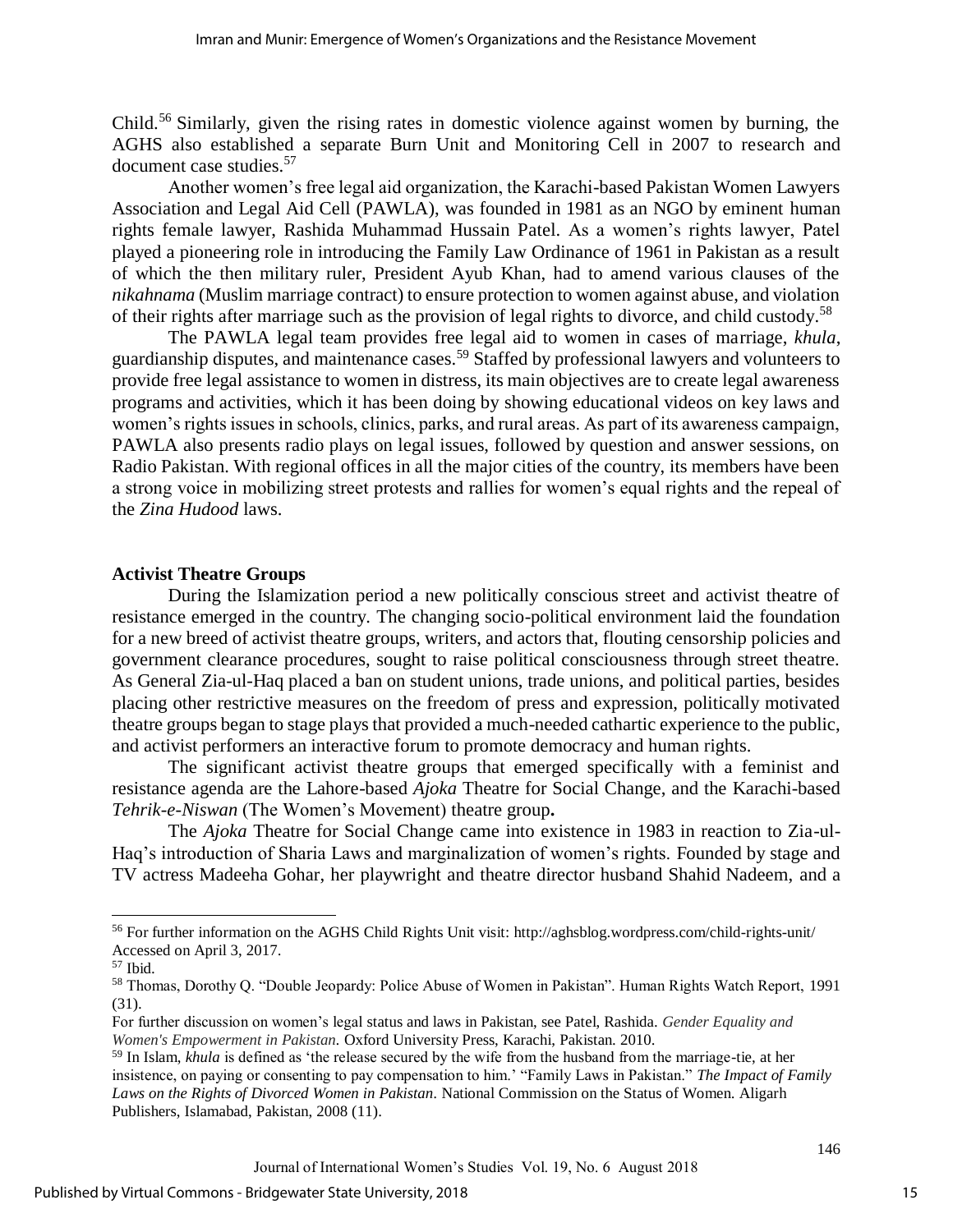small group of cultural activists, the *Ajoka* has produced plays, telefilms, drama serials, songs, and documentaries on themes of human rights, women's rights, religious freedom, family planning, regional peace, and honour killing.<sup>60</sup>

In 1979 a group of women in Karachi formed the *Tehrik- e- Niswan*, a cultural action group comprising performing artists, activists, and writers. Among them is Sheema Kirmani, classical dancer and actress, who continued with her profession, teaching, and cultural activism through dance and theatre during the Islamization period. The *Tehrik- e- Niswan*'s first All Women's Conference was held in Karachi, Pakistan in 1980, attended by women from all sections of society, especially women from the working-class Lyari and Orangi areas and from various trade and labour unions. *Tehrik*'s initial focus was on organizing seminars and workshops with titles such as 'Violence on Women' and '*Chaddar and Chardiwari*' ('Veil, Women, and Four Walls'). The organization sought to address both sexes in its consciousness-raising campaigns, particularly men, regarding the social, political, economic and cultural discrimination against women, and their low status in society. However, within a year of its inception, the *Tehrik-e-Niswan* moved away from seminars towards cultural and creative activities like theatre and dance to convey its message. Consequently, for the first time in the history of the Pakistan, politically conscious plays about the plight of women and other oppressed people began to be staged.<sup>61</sup> Today the *Tehrik-e-Niswan* is involved in theatre, dance, television plays and serials, video productions such as music videos, and documentaries that address socio-political and cultural issues regarding women.<sup>62</sup>

The parallel theatre movement in Pakistan, also known as 'alternative theatre', was identified as such because it offered an alternative to the entertainment programming available on state-controlled television channels, and the mainstream theatre performances at the arts councils.

These activist parallel theatre groups conducted street theatre and workshops to involve community groups and students, particularly at the grassroots level and in rural and low-income urban areas. Additionally, they trained individuals and new groups in theatrical and communication skills for mass mobilization and resistance against political, gender, and religious oppression. As opposed to the affluent classes that patronized mainstream theatre, the audiences for parallel theatre comprised mainly the educated middle class, the suppressed religious minorities, and poor and uneducated segments that aspired to equality and democracy in the country.<sup>63</sup>

Although the parallel theatre movement in Pakistan emerged as a result of cultural activism and voluntary involvement of individuals protesting against the impact of Islamization, and the martial law regime, the growing presence and support of foreign funded NGOs working on women's rights and gender issues in the country since the late 1980s also played a significant role in strengthening their mutual causes for justice and socio-political reforms.<sup>64</sup>

 $\overline{a}$ 

<sup>60</sup> The *Ajoka* Theatre for Social Change. Accessed at: http://ajoka.org.pk/default.aspx on April 5, 2017.

<sup>61</sup> The *Tehrik-e-Niswan* Theatre. Accessed at: http://www.sacw.net/site17.html on April 6, 2017.

<sup>62</sup> For details on *Tehrik-e-Niswan's* projects and productions visit: http://tehrik-e-niswan.org.pk/default.asp Accessed on April 6, 2017.

<sup>63</sup> For further discussion see Iqbal, Shoaib. "Parallel Theater: Socio-Political Perspective." Accessed at: http://kunci.or.id/articles/parallel-theater-socio-political-perscepctive-by-shoaib-iqbal/ on April 8, 2017.

<sup>64</sup> For further discussion see Afzal-Khan, Fawzia. "Pakistani Community Theatre and the NGO Movement*." A Critical Stage: The Role of Secular Alternative Theatre in Pakistan.* Seagull Books, Calcutta, New Delhi, India, 2006 (71-90).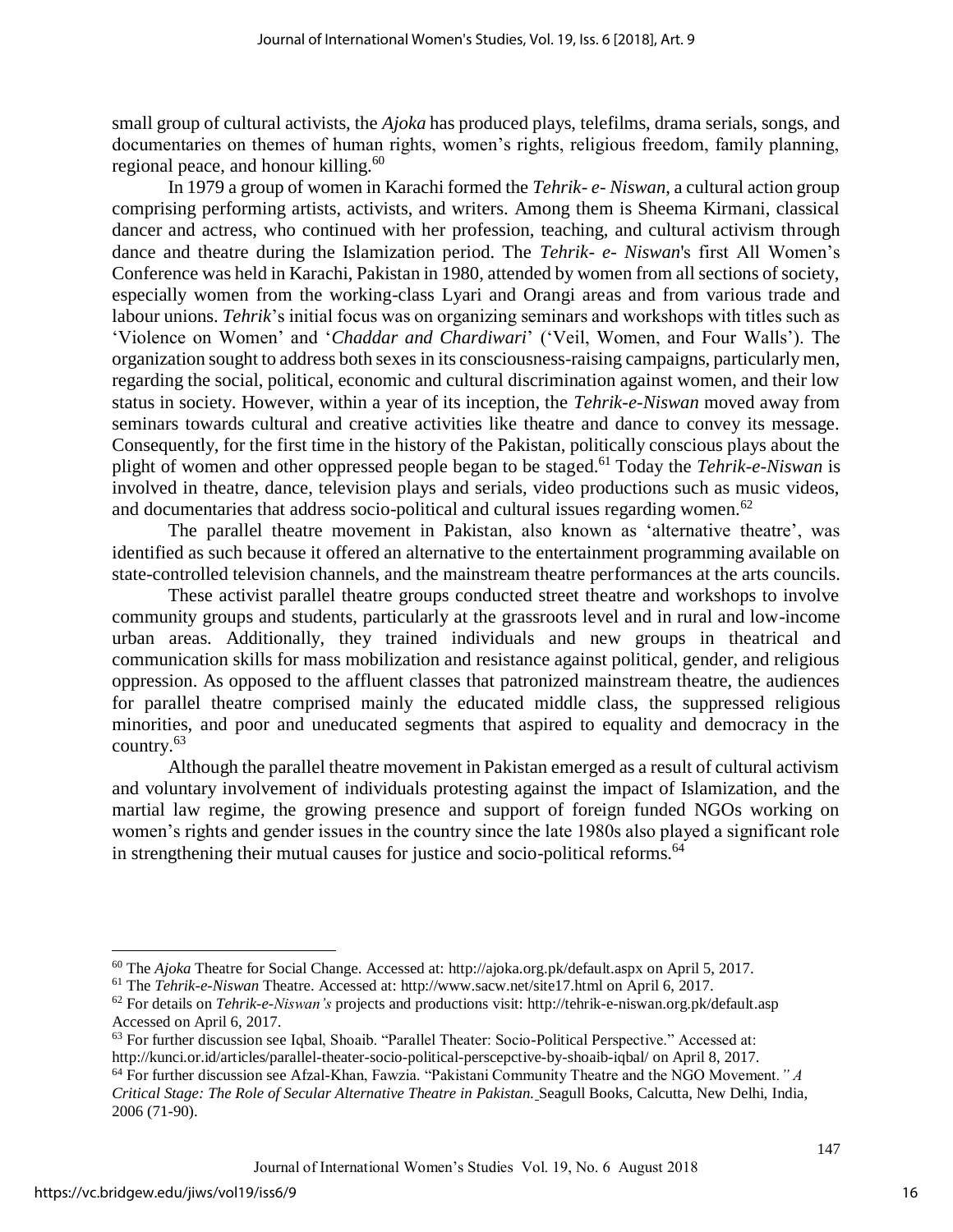#### **Activist Writers**

Besides the organized women's resistance movement and women's rights organizations, Pakistani women in their individual capacities as writers, poets, academics, and journalists have also made their mark in waging an equally brave and focused struggle for the elimination of gender-discriminatory laws and practices in the country. Just as new organizations were springing up to resist and oppose the effects of Islamization, so were academics, journalists, writers, and intellectuals taking on an active role in their independent capacities in their particular fields. Independent daily newspapers such as The Daily *Muslim* from Islamabad, and the Peshawar-based Daily *Frontier Post* in the Khyber-Pakhtunkhwa Province of Pakistan, were taking a strong lead in scathing opposition to the Zia regime's politicization of religion, in the process thwarting and challenging the state censorship polices. As was to be expected, this opposition was not without consequences, as many journalists were repeatedly arrested, harassed, and tortured. Similarly, monthly magazines such as the *Herald* Magazine, and later the *Newsline* Magazine, both from Karachi, headed and mainly staffed by female journalists, were also opposing Zia's Islamization measures despite state-opposition and harassment. <sup>65</sup>

The literary scene also began to change with the emergence of women's and feminist literature in Pakistan, particularly during Zia-ul-Haq's Islamization that triggered a fierce response from the literary circles countrywide. This period also initiated a distinct genre of Pakistani feminist poetry, primarily led by feminist activist poets such as Kishwar Naheed, Fehmida Riaz, and later, Parveen Shakir.

Working as poets, writers, journalists and activists, Kishwar Naheed and Fehmida Riaz, have remained prominent and pioneering voices that have unceasingly spoken out against women's oppression and discriminatory Islamic laws for the last four decades in a field dominated by traditional male voices. Through their writings they have dared to step into the realms of female sexuality, politics, and social issues, something that had never been done by female poets in Pakistan before at the national level. Kishwar Naheed, in particular, has campaigned to raise crosscultural and international awareness about women's rights in Pakistan through her writings, which have also been translated in over 20 languages, and through lecture tours internationally at North American and Western universities. <sup>66</sup>

Kishwar Naheed and Fehmida Riaz remained at the forefront of writers who were harassed persistently during the martial law years because of their very vocal opposition to religion–based

 $\overline{a}$ 

<sup>&</sup>lt;sup>65</sup> For detailed discussions on this period of harassment, censorship and clampdown on the Pakistani media and journalists see:

Niazi, Zamir. *The Press in Chains*. Royal Book Company, Karachi, Pakistan, 1986.

Niazi, Zamir. *The Web of Censorship*. Oxford University Press, Karachi, Pakistan, 1994.

<sup>&</sup>lt;sup>66</sup> The literary scene in post-independence Pakistan had traditionally been dominated by male Urdu writers—poets, novelists, short story writers, dramatists and essayists. This was largely so because the literary tradition among the Muslims in the Indian sub-continent did not allow women's voices to be heard in the public arena. Culturally, women were not in a position to find recognition as individuals due to the spatial segregation of the sexes. The most popular form of literature in Urdu has been poetry, with a tradition of public recitations, known as the *mushaira,* supplying the forum for poets to compete with each other by reciting their latest works. Traditionally, women could not participate in this exercise due to social and cultural segregation. For detailed discussion on the emergence of a new feminist literary trend in Pakistan see Silva, Neluka. "Shameless Women: Repression and Resistance in, We the Sinful Women: Contemporary Urdu Feminist Poetry." *Meridians: Feminism, Race, Transnationalism*. 2003, Vol.3, No.2. Wesleyan University Press, USA (28-51).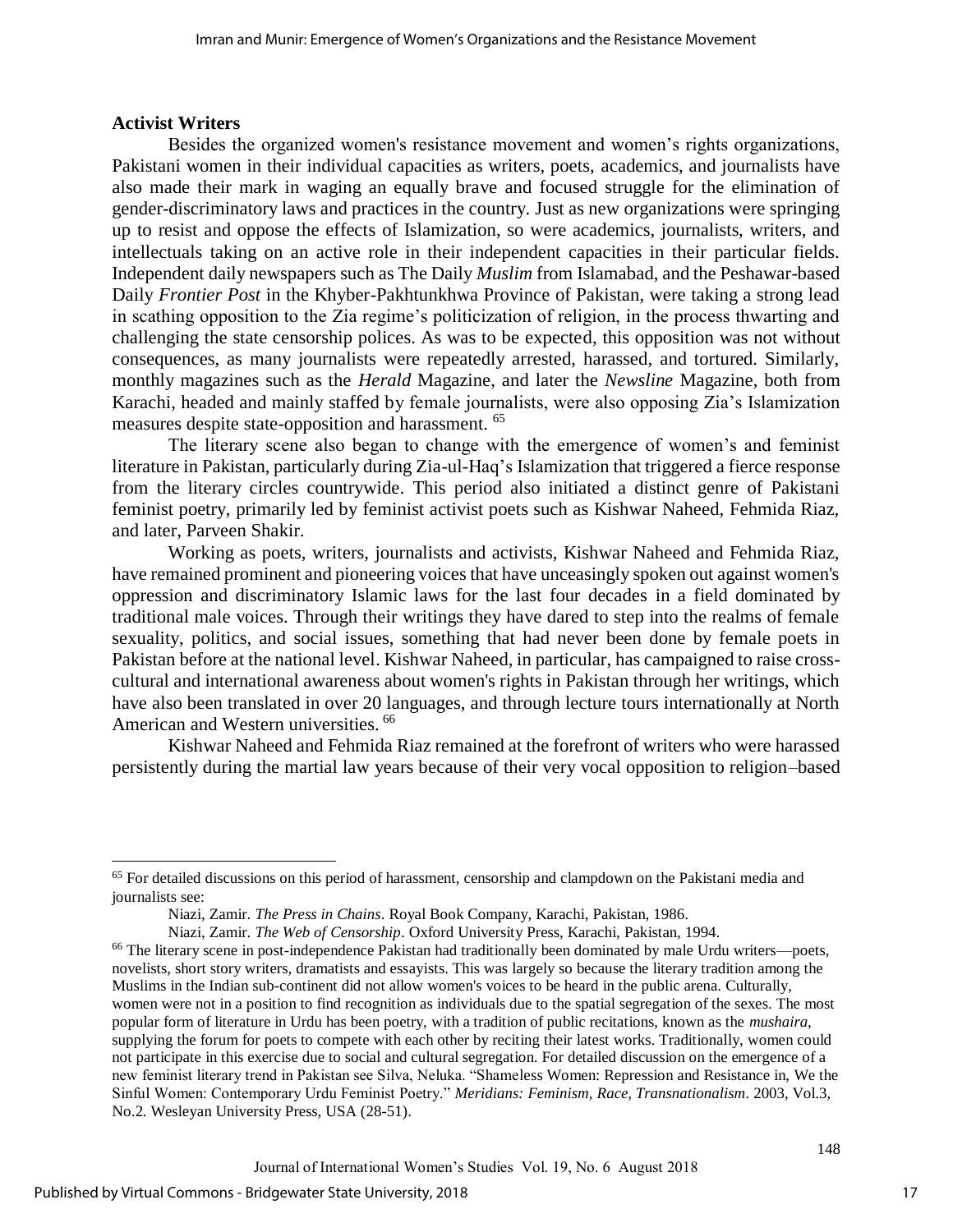gender oppression through discriminatory laws.<sup>67</sup> Fehmida Riaz, who was the editor and publisher of an Urdu magazine, *Awaaz* (Voice)*,* at the time, was charged with fourteen court cases of sedition, including one carrying the death penalty, and therefore driven into seven years of selfexile in India as a Poet in Residence at the Jamia Millia University in Delhi.<sup>68</sup>

During and since the Islamization years, the writings of both Kishwar Naheed and Fehmida Riaz have attained a prominent stature as symbols of the woman's resistance movement in Pakistan. A reading of these and other feminist Pakistani writers depicts the non-passive attitudes of a great number of urban, educated Pakistani women who joined the struggle for liberation during Zia's regime, and a return to democratic rule in the country through various means.

#### **Activist Documentary Filmmaking Practices**

Since partition from India in 1947, the Pakistani film industry mainly comprised commercial mainstream cinema with a focus on feature films that provided affordable entertainment to the masses.<sup>69</sup> However, as gendered violence, human rights violations, impact of Islamization and rigid Sharia laws, particularly on women and minorities, as well as the violent socio-cultural and tribal practices such as honour-killings and acid-attacks continued to afflict civil society, independent filmmakers, significantly women, began to turn to the availability of costeffective video-technology and the documentary film medium as an activist tool to document and protest these issues, as well as to garner cross-cultural support through international screenings and film festivals.<sup>70</sup>

Four contemporary independent Pakistani women filmmakers have been at the forefront of highlighting socio-cultural, political, and gender issues, and the impact of gender-specific laws and customs that marginalize and target women's freedom and status as equal citizens. These are Sabiha Sumar, Sharmeen Obaid-Chinoy, Maheen Zia, and Samar Minallah, respectively, who have also won wide international acclaim and awards at film festivals.<sup>71</sup> Although these filmmakers have largely relied on foreign funding and Western TV channels (e.g. the BBC; CBC; Channel 4; ZDF/Arte; HBO, among others) to air their work internationally considering the hostile climate of intolerance and censorship policies at home regarding sensitive religious issues, it is to their credit that they took up topics that were of crucial importance and needed to be addressed and critiqued.

The pioneering Pakistani independent woman filmmaker who took up the issue of the *Zina Hudood* Ordinance and its impact on women is the Karachi-based sociologist-filmmaker Sabiha Sumar. During the Zia regime, Sumar courageously launched her filmmaking career in 1988 with

 $\overline{a}$ 

 $67$  For English translation of these and other Pakistani women poets writing on contemporary feminist issues and women's oppression see Ahmad. Rukhsana, (ed and translator into English from Urdu) *We the Sinful Women: Contemporary Urdu Feminist Poetry.* The Women's Press, London, UK, 1991.

<sup>68</sup> For biographical details on Pakistani feminist women poets visit 'Feminist Poets of Pakistan' at:

http://shari23a.wixsite.com/poets-of-pakistan Accessed on April 2, 2017.

<sup>&</sup>lt;sup>69</sup> For a history of the Pakistani mainstream film industry see Gazdar, Mushtaq. Pakistan Cinema 1947-1997. Oxford University Press, USA, 1998.

 $70$  For detailed discussions of the emergence of the activist documentary filmmaking practices in Pakistan, see Imran, Rahat. *Activist Documentary Film in Pakistan: The Emergence of a Cinema of Accountability.* Routledge Publishers, Taylor & Francis Group, UK, USA, 2016.

 $71$  For further details on these filmmakers and their productions see Imran, Rahat. 'Cinema: Films Made by Women Screen Writers, Directors, Producers: Women Documentary Filmmakers: Pakistan', Encyclopedia of Women & Islamic Cultures, Brill, 2010, Brill Online. Access at Brill Online:

http://referenceworks.brillonline.com/search?s.q=rahat+imran&s.f.s2\_parent=s.f.book.encyclopedia-of-women-andislamic-cultures&search-go=Search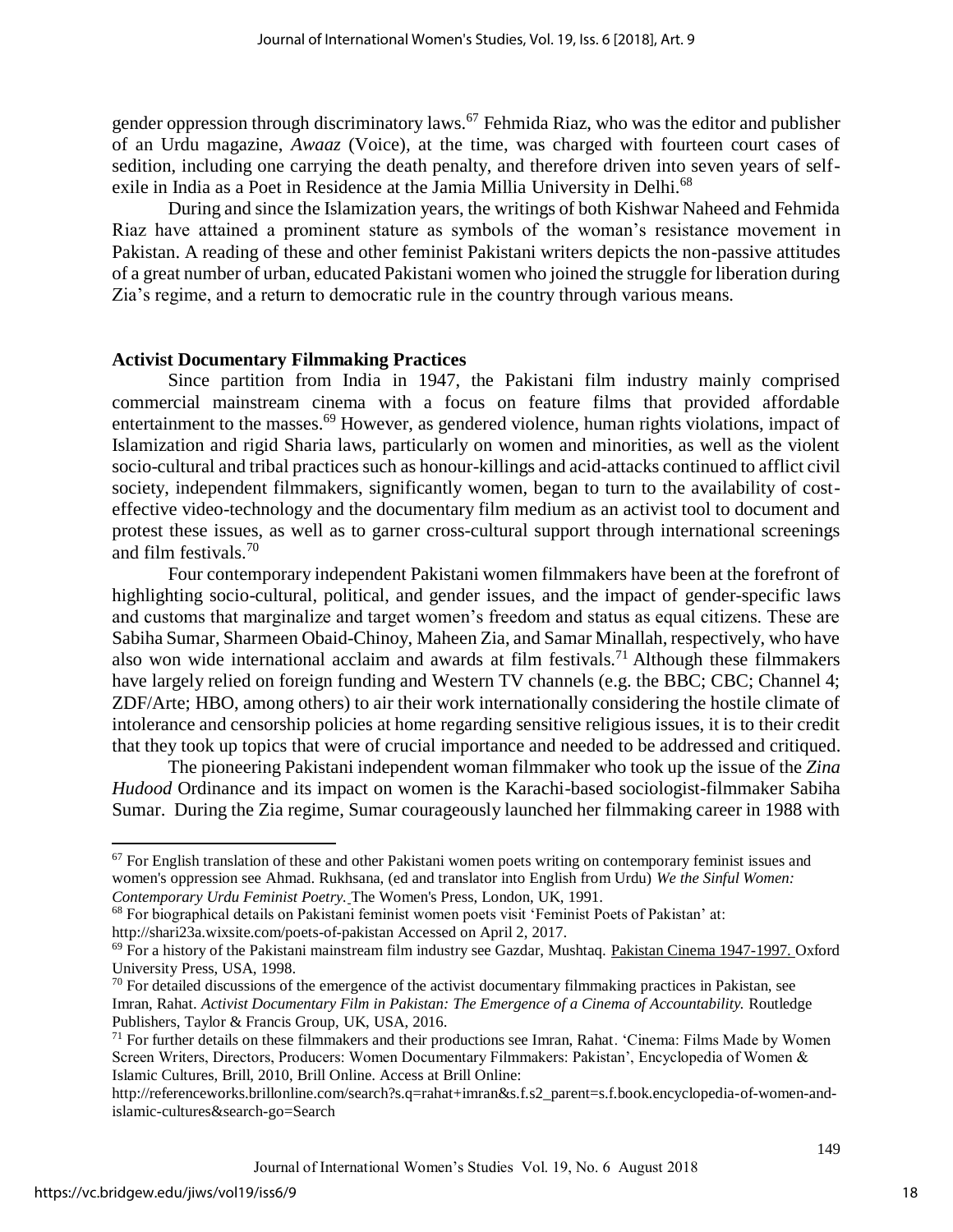her first film *Who Will Cast the First Stone?* (1988) on the topic of religious fundamentalism and the impact of the *Zina Hudood* Ordinance on women prisoners languishing in jails under this law.<sup>72</sup> This observational and participatory film depicting the miserable condition of women imprisoned on charges of extra-marital sex under new Ordinance won her the Golden Gate Award in San Francisco in 1998. Subsequently, Sumar has continued to take up issues of women's oppression, religious fundamentalism, and socio-political malaise as topics for her subsequent documentaries, winning international acclaim and awards. $73$ 

Sumar established her independent film production company in 1992, Vidhi Films, as well as the Centre for Social Science Research in Karachi. Sumar's research and film production projects focus on topics related to social and political change, the film medium as a tool for advocacy, outreach, and consciousness-raising, as well as imparting technical training in filmmaking. As part of her activist intent to encourage debate on socio-political issues and mobilize public awareness on crucial gender and human rights issues her film company is also engaged in mobile film screenings of issue-oriented films in the country's remote areas and villages, thereby providing a cinema experience to people who have no access to cinemas otherwise.<sup>74</sup>

Samar Minallah, an anthropologist by training, has broached issues of genderdiscriminatory social and tribal practices that affect women and girls in the ultra-conservative environment of the Khyber-Pakhtunkhwa Province of Pakistan. Hers has been a particularly daring journey as a woman filmmaker considering that this tribal region is historically associated with rigid socio-cultural customs that operate in accordance with notions of honour, particularly regarding the status and treatment of women, and restrict their participation in the public arena.

Since 1999 when she graduated with a degree in Anthropology and Development, Islamabad-based Minallah has worked as a free-lance writer, and human rights activist with a particular focus on highlighting gender-discriminatory issues and tribal customs and traditions that were largely missing from media discourse and public attention in Pakistan. She took up documentary filmmaking with her first film, *Swara: A Bridge Over Troubled Waters* (2003), that investigated the tribal custom of swara that allowed for giving away of minor girls as compensation to the aggrieved party through forced marriages to settle disputes and avenge murders.<sup>75</sup> Minallah's 40-minute multi-award winning documentary film and campaigning proved instrumental in mobilizing public opinion against the tribal custom of swara, forcing the Supreme Court of Pakistan to deliver a benchmark ruling that criminalized the practice, proclaiming it a punishable offence under the Pakistan Penal Code.<sup>76</sup>

 $\overline{a}$ 

19

<sup>72</sup> *Who Will Cast the First Stone?* Sabiha Sumar (with Ahmed Alauddin Jamal). 1988. (52 min.). Retake Film & Video Collective, UK, (Urdu/English/English sub- titles).

<sup>&</sup>lt;sup>73</sup> For a detailed discussion on Sabiha Sumar's three thematically-linked documentaries on religious fundamentalism see Imran, Rahat. "Deconstructing Islamization in Pakistan: Sabiha Sumar Wages Feminist Cinematic *Jihad* through a Documentary Lens." *Journal of International Women's Studies*, USA*.* Vol. 9, # 3, May 2008 (117-154). Access at: http://vc.bridgew.edu/jiws/vol9/iss3/8/

<sup>74</sup> For further details on Vidhi Films, and Sabiha Sumar's filmography and upcoming projects, visit: http://www.vidhifilms.com Accessed on April 9, 2017.

<sup>75</sup> *Swara: A Bridge over Troubled Waters*. Samar Minallah. 2003 (40 min). Ethnomedia & Development for the Mera Ghar (My Home) Project of GTZ and the Aurat Foundation of Peshawar, Pakistan. (Pushto/ Urdu/ English sub-titles).

<sup>&</sup>lt;sup>76</sup> For further details on Samar Minallah's activist documentaries and projects see Imran, Rahat. 'Samar Minallah: Ethnomedia and Development.' *Activist Documentary Film in Pakistan: The Emergence of a Cinema of Accountability.* Routledge Publishers, Taylor & Francis Group, UK, USA, 2016 (161).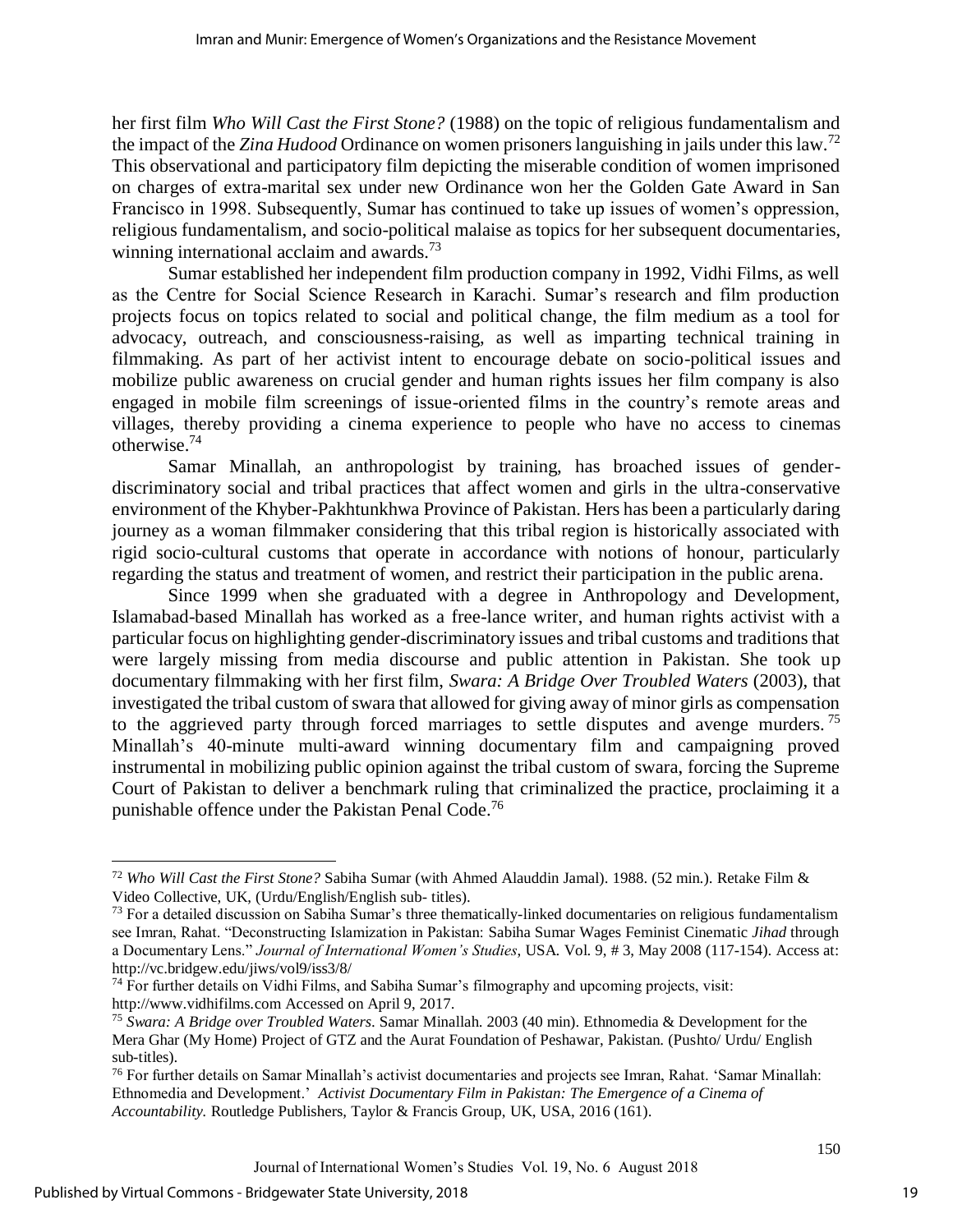Minallah's Islamabad-based NGO, Ethnomedia and Development, continues to collaborate with activists, NGOs, and government bodies to highlight socio-cultural and gender-specific issues through seminars, public forums, TV talk shows, awareness workshops and advocacy programmes, and documentaries on crucial social issues such as honor killings, women's rights, education, and health issues regarding HIV/AIDS in the backward areas of the province where discussion on these subjects is still taboo.<sup>77</sup>

The multi-award-winning documentarist Sharmeen Obaid-Chinoy took up documentary filmmaking with her first film *Terror's Children* (2003) that documented the lives of Afghan refugee children in Pakistan following the US-led 'war on terror' in their homeland in the wake of the  $9/11/2001$  attacks in the US.<sup>78</sup> With a journalistic and reportorial focus, in her subsequent documentaries Obaid-Chinoy continued to explore and document the impact of terrorism, jihadist ideologies, and religious fundamentalism in the aftermath of the 'war on terror' on populations residing in the tribal and northern areas of Pakistan and Afghanistan, where the continued US strikes to dislodge the Taliban government caused massive destruction, death, and displacement that rendered huge populations homeless, or refugees.  $^{79}$ 

Obaid-Chinoy's work has spanned a variety of subjects, with a particular focus on issues of religious fundamentalism, gender discrimination, and social justice. Her topics have included the so-called 'war on terror' and its fallout on the local populations of Pakistan and Afghanistan, the impact of Talibanization on Afghanistan and Pakistan, women's lives under Sharia laws in Saudi Arabia, the treatment of Native American women in Canada, illegal abortions in the Philippines, Muslims living in Sweden, and the discriminatory treatment of Zimbabwean migrants in South Africa.

Obaid's films are mostly collaborative ventures with foreign media channels such as Channel 4 UK, PBS, Al-Jazeera, CBC, CNN, and the Discovery Times Channel, hence reveal a distinctly journalistic style as courageously, she reports events and conditions from dangerous zones of conflict, and otherwise normally inaccessible situations, particularly for women.

Obaid-Chinoy turned her focus to the crucial issue of violence against women in Pakistan with her academy-award winning documentary, Saving Face (2011), a film that documents the plight of female victims of acid-attacks.<sup>80</sup> Following the success of Saving Face, Obaid-Chinoys's next documentary film on hour-killing, *A Girl in The River: The Price of Forgiveness* (2015), won her a second Oscar award in 2016.<sup>81</sup> Both films have renewed pressure on the government to introduce stern laws, and measures of accountability for such heinous crimes. <sup>82</sup>

Karachi-based filmmaker Maheen Zia has been among the pioneering independent documentarists in Pakistan who started her career as an editor for a post-production company. Besides her own filmmaking, and working as a writer, editor, cinematographer for several other

<sup>79</sup> For further discussion of Sharmeen Obaid-Chinoy's six documentary films on the topics of religious

*Accountability.* Routledge Publishers, Taylor & Francis Group, UK, USA, 2016 (84).

l

 $77$  For details on Samar Minallah's filmography and Ethnomedia and Development projects visit: http://www.ethnomedia.pk Accessed on April 9, 2017.

<sup>78</sup> *Terror's Children*. Sharmeen Obaid-Chinoy (with Jay Keuper and Mohammad Naqvi), 2003 (45 min.), Discovery Times Channel (Urdu, Darri, English/English sub- titles).

fundamentalism, and the 'war on terror', see Imran, Rahat. 'Cinema on Terror: Charting the Militant Mix of Politics, Religion, and Talibanization'. *Activist Documentary Film in Pakistan: The Emergence of a Cinema of* 

<sup>80</sup> *Saving Face*. Sharmeen Obaid-Chinoy (with Daniel Junge). 2011 (52-min). Naked Edge Films. (English/English sub-titles/Urdu).

<sup>81</sup> *A Girl in The River: The Price of Forgiveness* (2015). Sharmeen Obaid-Chinoy. (40-min). HBO Documentary Films and SOC Films. (Punjabi/English subtitles).

<sup>82</sup> For further information on Sharmeen Obaid's projects visit: http://sharmeenobaidfilms.com/bio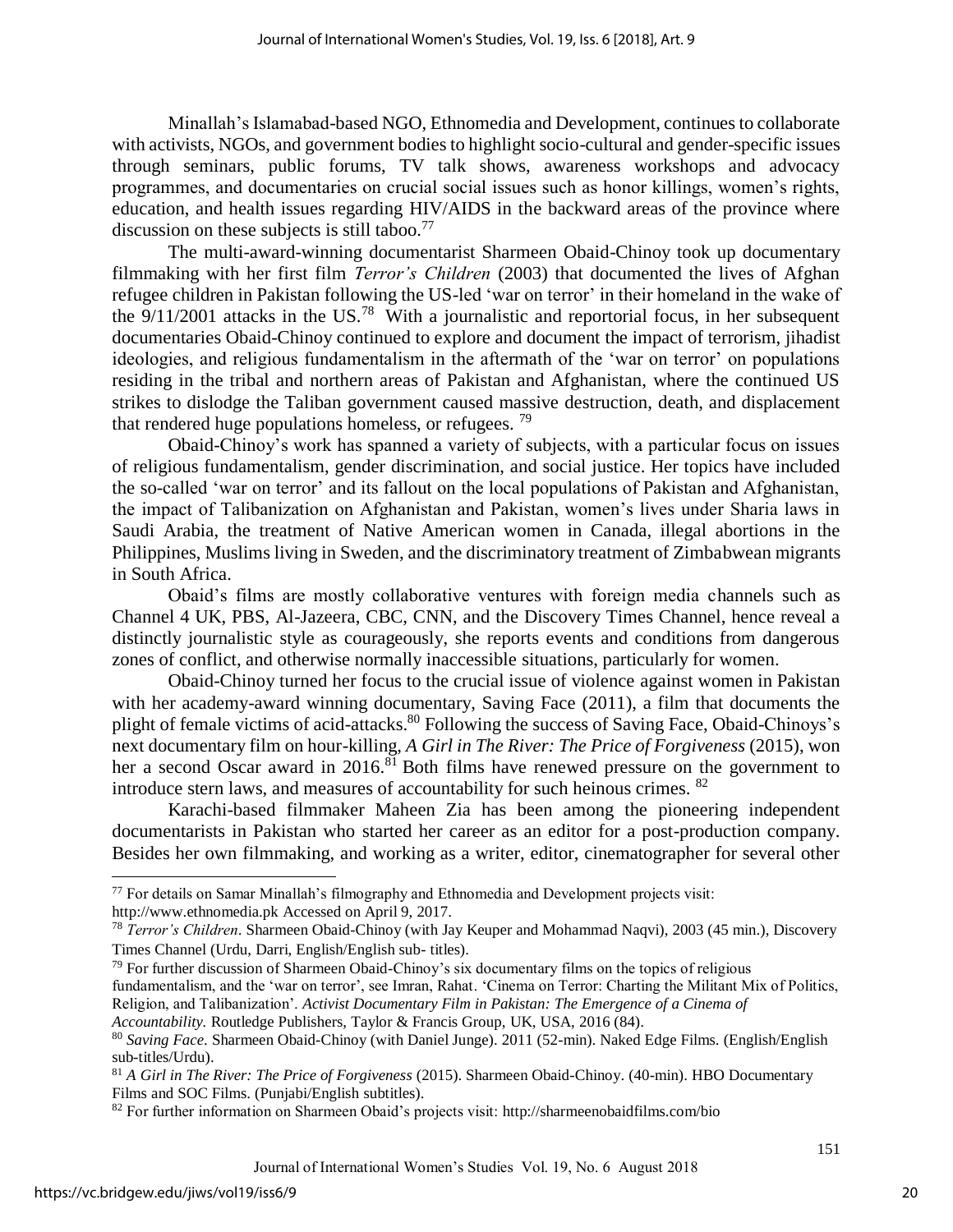film projects in Pakistan, Zia was also a founding member of the KaraFilm Society in 2001, for which she continued to work as an organizer and programmer.

Zia's work has primarily focused on local socio-political issues, and has included experimental shorts as well as docudramas. As an environmental activist and co-founder of the Pakistan Animal Welfare Society, she has incorporated these topics in her films. She has taught filmmaking at the Department of Visual Studies, University of Karachi, and has conducted several community video training workshops in the rural areas of the Sindh province.

Zia has also been active in the international arena through her participation as jury member for the Kabul Documentary and Short Film Festival, Afghanistan (2007), the Hyderabad International Film Festival, India (2007), the Tehran International Short Film Festival, Iran (2005) and the Tampere Film Festival, Finland (2006). She is also the founding member of the Pakistani chapter of the Union for Short Filmmakers of Muslim Countries, an organization that aims to help Third World filmmakers gain access to international film festivals.<sup>83</sup>

Zia has the merit of being the editor of Pakistan's first digital feature film (*The Long Night* 2000). She was also the winner of the Berlin Today Award 2008 for her short film *Match Factor*  (2008) that centers on an Iraqi football player's whereabouts and suspected defection in Berlin, Germany.<sup>84</sup>

#### **Conclusion**

l

It is evident that despite socio-political upheavals, dictatorial and authoritarian regimes, the long and oppressive Islamization era, and the onslaught of religious fundamentalism and extremism, civil segments within Pakistani society have risen to the challenges of oppression, women's marginalization, and protection of human rights through various means and channels. They offer parallel narratives of somber events and conditions that have threatened the social fabric of the country, particularly regarding gender issues, and women's socio-legal status.

Over the years, beginning with the Islamization period and General-Zia-ul-Haq's promulgation of the *Zina Hudood* Ordinance in 1979, Pakistani women's organizations have continued to draw attention to women's specific socio-cultural and religious oppressions through conferences, networking, research, publication, media, legal-aid cells, and the arts that have included feminist literature, theatre groups, and activist documentary filmmaking practices. This is a tremendous achievement for organizations that emerged and collaborated through the initial efforts of a small number of women activists and have consistently grown to cater to a more diverse range of women's and human rights issues in the country. Consequently, as pressure groups they have led the way in establishing a permanent platform from within their own socio-cultural, patriarchal, and religious constraints and oppositions to promote women's issues and representation as a crucial entity for consideration in national political decision-making and legislative procedures.

Civil society in Pakistan has been growing for the last two decades in a variety of social life domains, providing space, training, and organizational capacity to the most oppressed segments of the society, including women and minorities. Civil society through rural development

 $83$  For details on Maheen Zia's productions visit: http://www.cultureunplugged.com/storyteller/Maheen1#/aboutme Accessed on April 12, 2017.

<sup>84</sup> *The Long Night* 2000. Hassan Zaidi. 2000. (94-min). (ed. Maheen Zia). Tamarin Pictures. Urdu/English subtitles. *Match Factor*. Maheen Zia. 2007. (15-min). Zero Fiction Film GmbH. (English/German/English subtitles).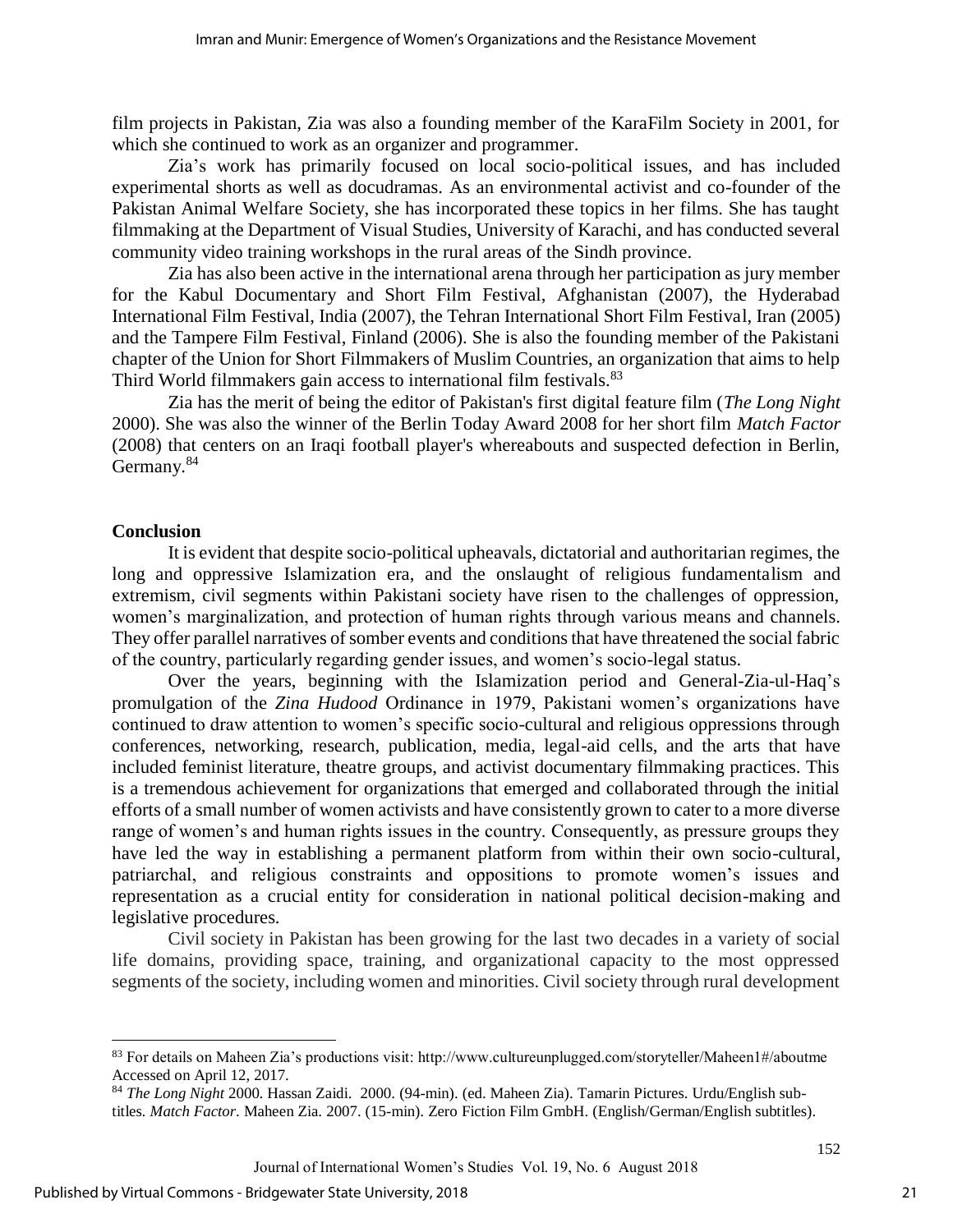and women's empowerment initiatives are providing prospects to the people to secure economic, political, and cultural opportunities.

After making a well-contested shift from authoritarianism to democratization, Pakistan is passing through the consolidation period to secure democracy and rule of law in the country. Civil society is continuing to play a key role by supporting this transitional and consolidation phase to ensure the continuity of democratic culture and tradition in the country.

Needless to say, Pakistani civil society has emerged as a vibrant 'third sector' with a positive impact on the state and the market, where Pakistani women are increasingly assuming leadership roles in civil society organization throughout the country to facilitate economic and political empowerment. Defying marginalization in the face of severest of odds, theirs has been a most inspiring success story.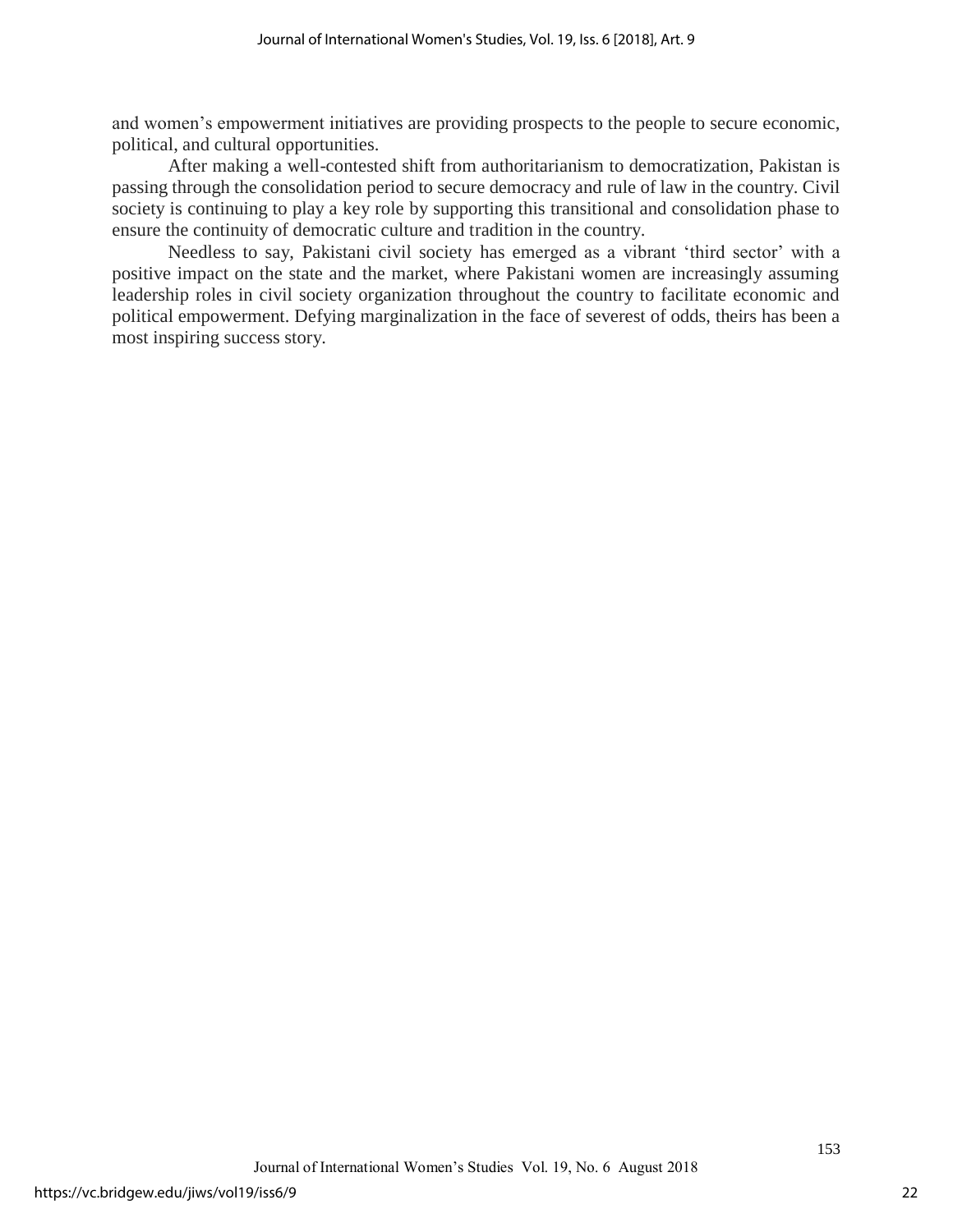#### **References**

- *A Girl in The River: The Price of Forgiveness* (2015). Sharmeen Obaid-Chinoy. (40-min). HBO Documentary Films and SOC Films. (Punjabi/English subtitles).
- Afzal-Khan, Fawzia. "Pakistani Community Theatre and the NGO Movement." *A Critical Stage: The Role of Secular Alternative Theatre in Pakistan*. Seagull Books, Calcutta, New Delhi, India, 2006.
- AGHS Child Rights Unit visit: http://aghsblog.wordpress.com/child-rights-unit/
- AGHS Legal Aid Cell: https://aghsblog.wordpress.com/contact-us/
- Ahmad. Rukhsana, (ed and translator into English from Urdu) *We the Sinful Women:* 
	- *Contemporary Urdu Feminist Poetry*. The Women's Press, London, UK, 1991.
- All Pakistan Women's Association (APWA): http://apwapakistan.com
- Anheier, Helmut K. *Civil Society: Measurement, Evaluation & Policy*. UK.Creative Print, 2004.
- Asia-Pacific Women's Alliance for Peace and Security (APWAPS):
- https://apwaps.net/2015/02/26/shirkat-gah-womens-resource-centre/
- *ASR Resource Center Handbook*. *ASR* Publications, Lahore, Pakistan, 2003.
- *Aurat* Foundation: https://www.af.org.pk
- Carothers, Thomas and Ottaway, Marina. *Funding Virtue: Civil Society Aid and Democracy Promotion*. Carnegie Endowment for Int'l Peace, Washington, USA. 2000.
- Cohen, Jean L., Andrew Arato. *Civil Society and Political Theory*. USA: MIT Press, 1994.
- Critelli (2010). "Women's Rights=Human Rights: Pakistani Women against Gender Violence," *The Journal of Sociology & Social Welfare*: Vol. 37: Issue. 2, Article 7:
	- http://scholarworks.wmich.edu/cgi/viewcontent.cgi?article=3517&context=jssw
- Culture Unplugged: http://www.cultureunplugged.com/storyteller/Maheen1#/aboutme
- Edwards, Michael. *Civil Society*. Cambridge: Polity Press, 2009.
- Ethnomedia and Development: http://www.ethnomedia.pk
- Feminist Poets of Pakistan: http://shari23a.wixsite.com/poets-of-pakistan
- Gazdar, Mushtaq. *Pakistan Cinema 1947-1997*. Oxford University Press, USA, 1998.
- Imran, Rahat. *Activist Documentary Film in Pakistan: The Emergence of a Cinema of Accountability*. Routledge Publishers, Taylor & Francis Group, UK, USA, 2016.
- Imran, Rahat. 'Legal Injustices: The Zina Hudood Ordinance of Pakistan and Its Implications for Women.' *Journal of International Women's Studies,* 2005. 7(2), 78-100.
- Imran, Rahat. 'Cinema: Films Made by Women Screen Writers, Directors, Producers: Women Documentary Filmmakers: Pakistan', *Encyclopedia of Women & Islamic Cultures*, Brill, 2010, Brill Online: http://referenceworks.brillonline.com/sea rch?s.q=rahat+imran&s.f.s2\_parent=s.f.book.encyclopedia-of-women-and-islamic-cultu res&search-go=Search
- Imran, Rahat. 'Deconstructing Islamization in Pakistan: Sabiha Sumar Wages Feminist Cinematic *Jihad* through a Documentary Lens.' *Journal of International Women's Studies*, USA*.* Vol. 9, # 3, May 2008 (117-154): http://vc.bridgew.edu/jiws/vol9/iss3/8/
- Iqbal, Shoaib. 'Parallel Theater: Socio-Political Perspective.' http://kunci.or.id/articles/paralleltheater-socio-political-perscepctive-by-shoaib-iqbal/
- Jahangir, Asma and Jilani, Hina: *The Hudood Ordinances: A Divine Sanction? Sang-e-Meel* Publications, Lahore, Pakistan, 2003.
- *Match Factor*. Maheen Zia. 2007. (15-min). Zero Fiction Film GmbH. (English/German/English subtitles).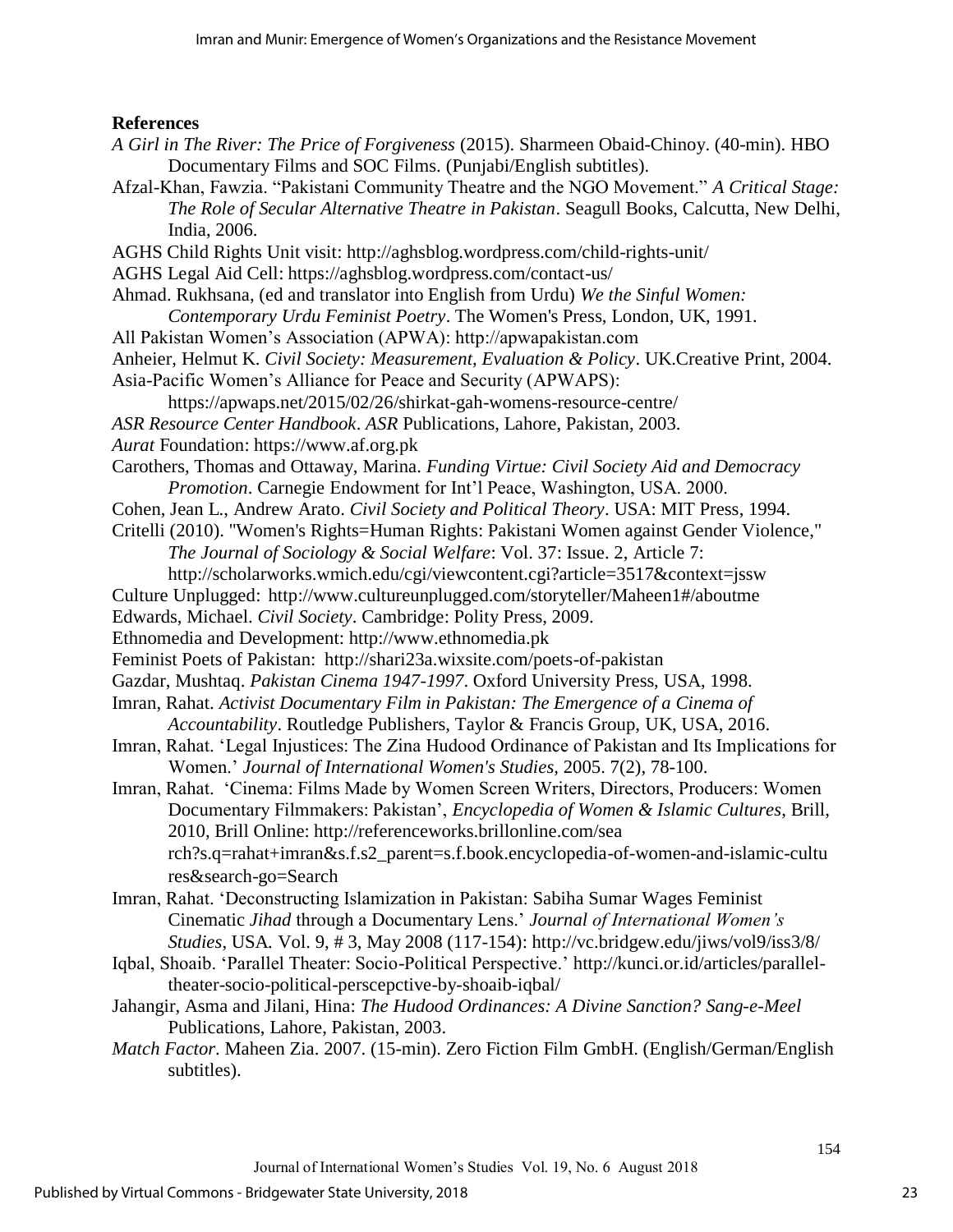- Mumtaz, Khawar and Mitha, Yameema. *Pakistan: An Oxfam Country Profile*. Oxfam, Oxford, UK, 2003.
- Mumtaz, Khawar. 'Advocacy for An End to Poverty, Inequality, and Insecurity: Feminist Social Movements in Pakistan.' *Gender, Development, and Advocacy*. (eds) Kingman, Koos, and Sweetman, Caroline. Oxfam Focus on Gender. Oxfam, Oxford, UK, 2005.
- Munir, Imran. *Social Movements, Religion, Democracy and Political Communication in Pakistan*. PhD Dissertation, Faculty of Communication, Art, and Technology, Simon Fraser University, British Columbia, Canada. 2011.
- Niazi, Zamir. *The Press in Chains*. Royal Book Company, Karachi, Pakistan, 1986.
- Niazi, Zamir. *The Web of Censorship*. Oxford University Press, Karachi, Pakistan, 1994.
- Patel, Rashida. *Gender Equality and Women's Empowerment in Pakistan*. Oxford University Press, Karachi, Pakistan. 2010.
- Progressive Women's Association's (PWA): https://web.facebook.com/Progressive-Womens-Association-111315255588748/info?tab=page\_info
- Rais, Rasul Bakhsh. 'Civil Society and Democratic Transition.' Institute of Strategic Studies, Islamabad, Pakistan.
- *Saving Face*. Sharmeen Obaid-Chinoy (with Daniel Junge). 2011 (52-min). Naked Edge Films. (English/English sub-titles/Urdu).
- Shah, Faiza. 'The Rise of NGOs and Their Harmful Impact on Pakistan.' The *Monthly Herald*, Karachi, Pakistan. August 2016.
- Sharmeen Obaid Films: http://sharmeenobaidfilms.com/bio
- *Shirkat Gah* Handbook, *Shirkat Gah* Publications, Lahore, Pakistan, 2008.
- *Shirkat Gah*: http://shirkatgah.org
- Silva, Neluka. 'Shameless Women: Repression and Resistance in, We the Sinful Women: Contemporary Urdu Feminist Poetry.' *Meridians: Feminism, Race, Transnationalism*. 2003, Vol.3, No.2. Wesleyan University Press, USA.
- *Simorgh* Women's Resource and Publication Centre: http://www.simorgh.org.pk
- *Swara: A Bridge over Troubled Waters*. Samar Minallah. 2003 (40 min). Ethnomedia & Development for the Mera Ghar (My Home) Project of GTZ and the Aurat Foundation of Peshawar, Pakistan. (Pushto/ Urdu/ English sub-titles).
- *Terror's Children*. Sharmeen Obaid-Chinoy (with Jay Keuper and Mohammad Naqvi), 2003 (45 min.), Discovery Times Channel (Urdu, Darri, English/English sub- titles).
- The *Ajoka* Theatre for Social Change: http://ajoka.org.pk/default.aspx
- *The Impact of Family Laws on the Rights of Divorced Women in Pakistan*. 'Family Laws in Pakistan.' National Commission on the Status of Women. Aligarh Publishers, Islamabad, Pakistan, 2008.
- *The Long Night* 2000. Hassan Zaidi. 2000. (94-min). (ed. Maheen Zia). Tamarin Pictures. Urdu/English sub-titles.
- The *Tehrik-e-Niswan* Theatre: http://www.sacw.net/site17.html
- Thomas, Dorothy Q. "Double Jeopardy: Police Abuse of Women in Pakistan". Human Rights Watch Report, 1991.

United Nations Economic and Social Council (ECOSOC): http://www.un.org/en/ecosoc/about/ Vidhi Films: http://www.vidhifilms.com

- *Who Will Cast the First Stone?* Sabiha Sumar (with Ahmed Alauddin Jamal). 1988. (52 min.). Retake Film & Video Collective, UK, (Urdu/English/English sub- titles).
- Mumtaz, Khawar and Shaheed, Farida. *Women of Pakistan: Two Steps Forward, One Step*